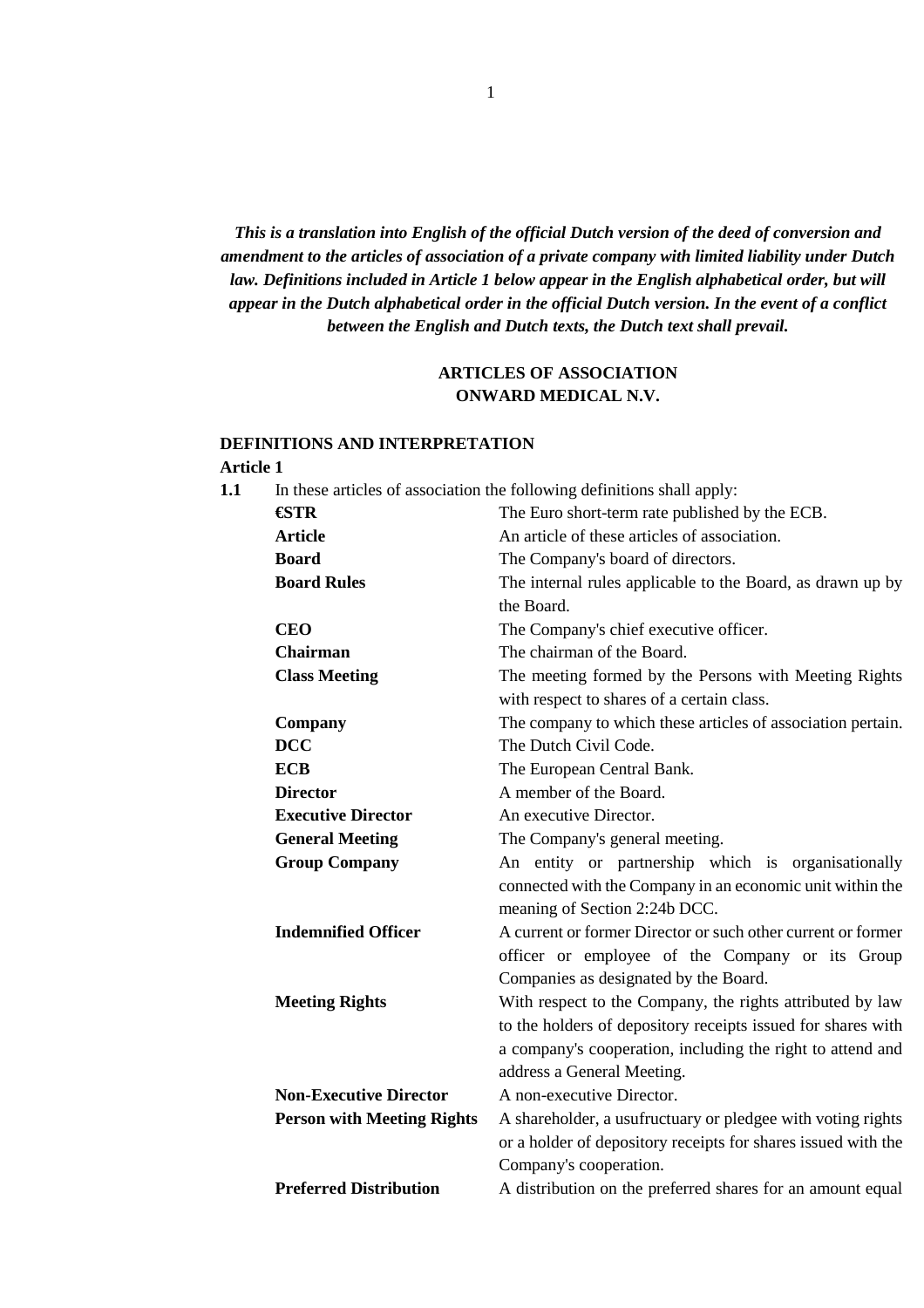to the Preferred Interest Rate calculated over the aggregate amount paid up on those preferred shares, whereby:

**a.** any amount paid up on those preferred shares (including as a result of an issue of preferred shares) during the financial year (or the relevant part thereof) in respect of which the distribution is made shall only be taken into account proportionate to the number of days that elapsed during that financial year (or the relevant part thereof) after the payment was made on those preferred shares;

**b.** any reduction of the aggregate amount paid up on preferred shares during the financial year (or the relevant part thereof) in respect of which the distribution is made shall be taken into account proportionate to the number of days that elapsed during that financial year (or the relevant part thereof) until such reduction was effected; and

**c.** if the distribution is made in respect of part of a financial year, the amount of the distribution shall be proportionate to the number of days that elapsed during that part of the financial year.

**Preferred Interest Rate** The Reference Rate, plus a margin not exceeding five hundred basis points (500bps) to be determined by the Board each time when, or before, preferred shares are issued without preferred shares already forming part of the Company's issued share capital.

**Record Date The date of registration for a General Meeting as provided** by law.

**Reference Rate** The time-weighted average of the €STER calculated over the financial year (or the relevant part thereof) in respect of which a distribution is made on preferred shares, provided that:

> **a.** if, at any time during such financial year, another reference rate is designated as replacement for the €STER by the ECB, the Dutch Central Bank (*De Nederlandsche Bank N.V.*), the European Securities and Markets Authority, the Dutch Authority for the Financial Markets (*Stichting Autoriteit Financiële Markten*), or a working group endorsed or convened by any the foregoing institutions or by the Financial Stability Board or the European Commission, the Reference Rate for such period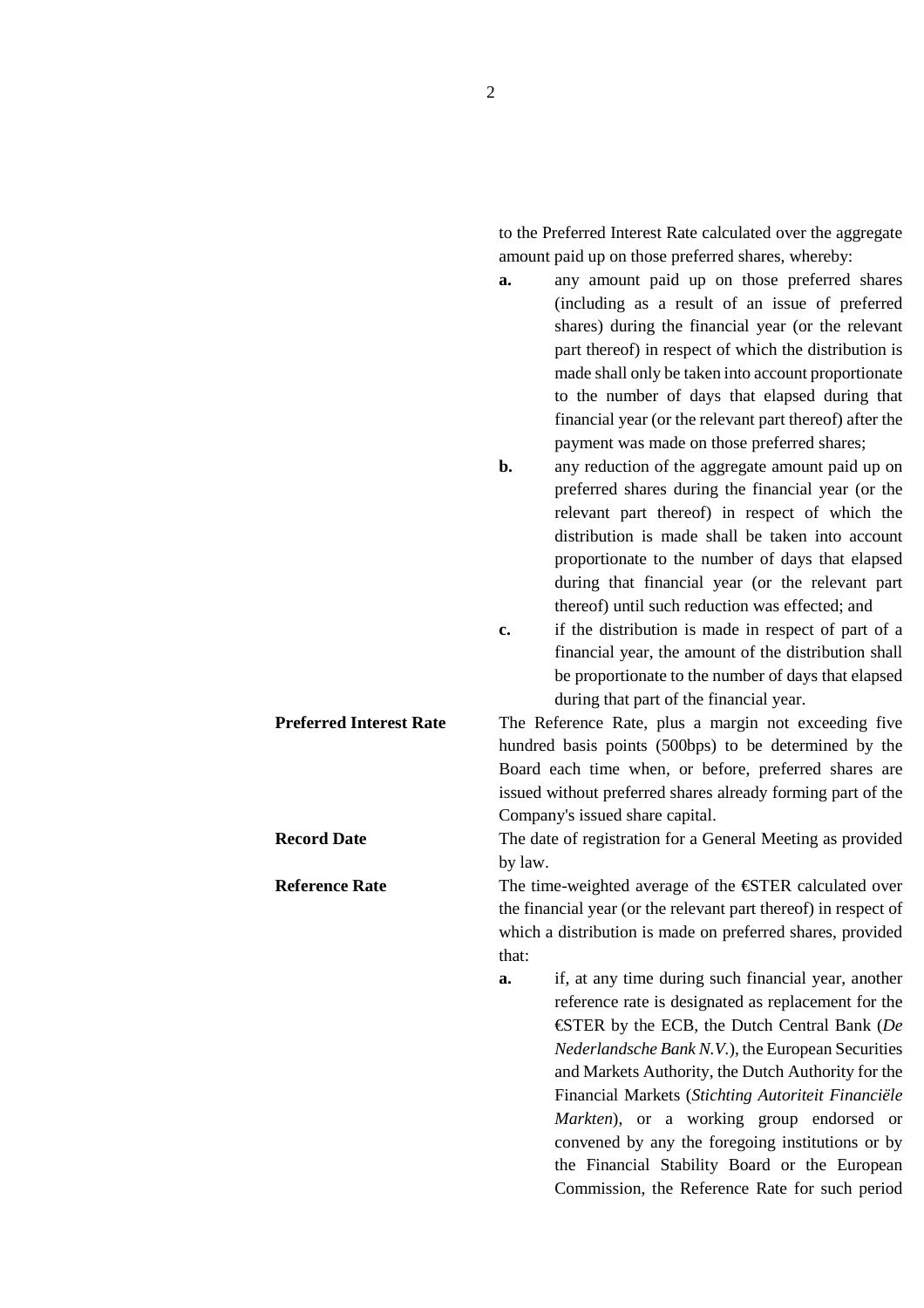shall be such replacement reference rate, adjusted by a spread as determined by such institution or working group to address differences in value between the €STR and such replacement reference rate;

**b.** if, at any time during such financial year, the  $\epsilon$ STR is not published by the ECB and no replacement reference rate has been designated as referred to in paragraph a. above, the Reference Rate for such period shall be the Deposit Facility Rate published by the ECB, adjusted by a spread to address differences in value between the €STR and such Deposit Facility Rate as determined by:

- (i) the ECB; or
- (ii) if the ECB has not determined such spread, the Board, provided that such spread in such case shall not exceed five hundred basis points (500bps);
- **c.** if, at any time during such financial year, none of the above-mentioned rates is published, the Reference Rate for such period shall be two and a half percent (2.5%); and
- **d.** the Reference Rate shall never be less than zero percent.

# **Simple Majority More than half of the votes cast. Subsidiary A** subsidiary of the Company within the meaning of Section

**Vice-Chairman** The vice-chairman of the Board.

**1.2** Unless the context requires otherwise, references to "shares" or "shareholders" without further specification are to shares in the Company's capital, irrespective of their class, or to the holders thereof, respectively. In addition, except as otherwise required by law or the context of these articles of association, explicit or implied references to ordinary shares include a corresponding share in a giro deposit or collective deposit within the meaning of the Dutch Giro Securities Transfer Act.

2:24a DCC.

- **1.3** References to statutory provisions are to those provisions as they are in force from time to time.
- **1.4** Terms that are defined in the singular have a corresponding meaning in the plural.
- **1.5** Words denoting a gender include each other gender.
- **1.6** Except as otherwise required by law, the terms "written" and "in writing" include the use of electronic means of communication.

**NAME AND SEAT Article 2**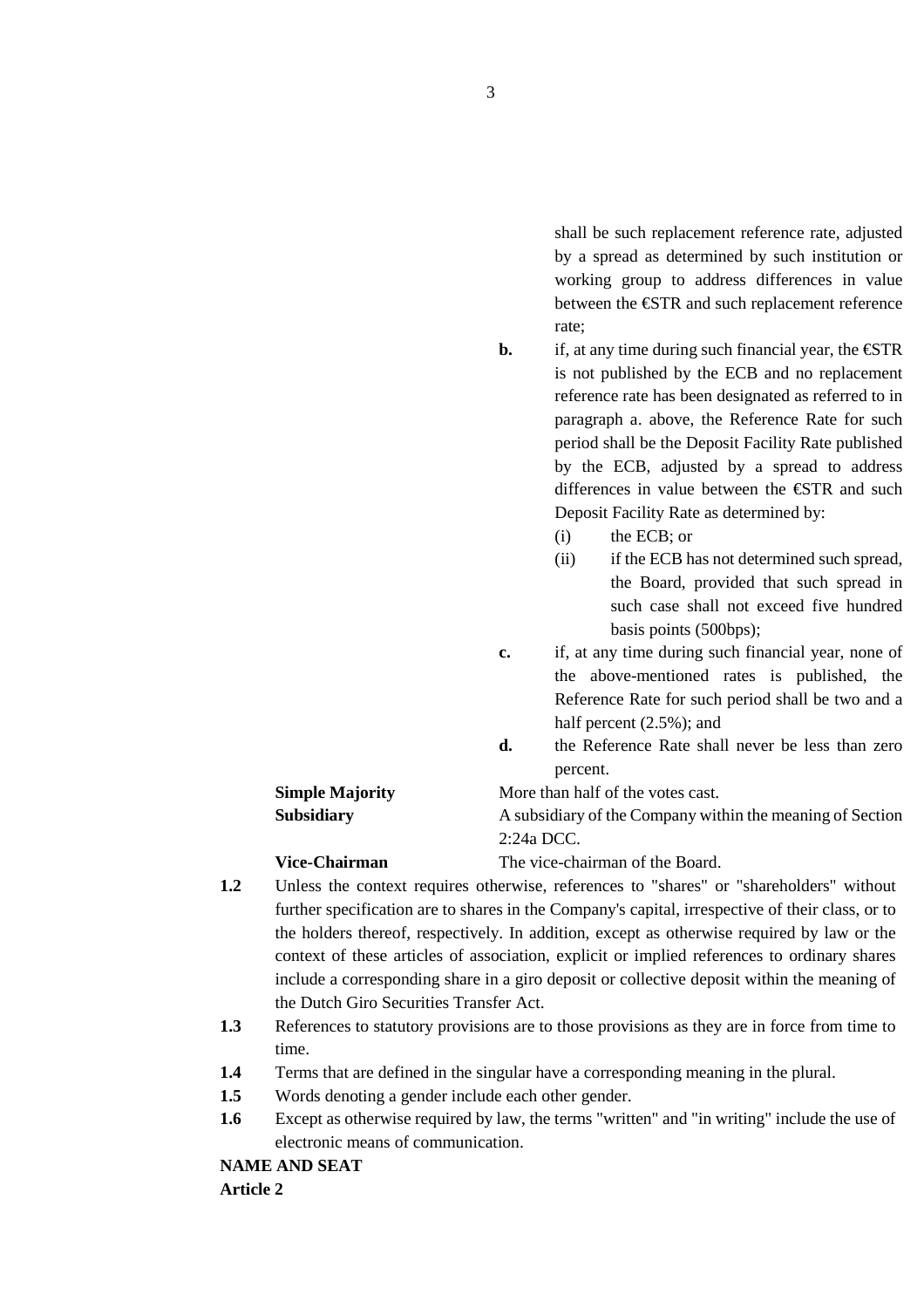- **2.1** The Company's name is **ONWARD Medical N.V.**
- **2.2** The Company has its corporate seat in Amsterdam.

### **OBJECTS**

### **Article 3**

The Company's objects are:

- **a.** to develop and provide products for special neuro-stimulation systems with real-time motion feedback for patients with neurological problems, for example due to damage to the spinal cord, as well as to develop robot-supported devices for therapy for these patients, in order to enable hospitals and rehabilitation centres to apply neuro-stimulation therapy;
- **b.** to establish and otherwise acquire patents and other intellectual property rights and the exploitation (including disposal, conclusion of licence agreements, etc.) of those rights;
- **c.** to incorporate, to participate in, to finance, to hold any other interest in and to conduct the management or supervision of other entities, companies, partnerships and businesses;
- **d.** to acquire, to manage, to invest, to exploit, to encumber and to dispose of assets and liabilities;
- **e.** to furnish guarantees, to provide security, to warrant performance in any other way and to assume liability, whether jointly and severally or otherwise, in respect of obligations of Group Companies or other parties; and
- **f.** to do anything which, in the widest sense, is connected with or may be conducive to the objects described above.

## **SHARES - AUTHORISED SHARE CAPITAL AND DEPOSITORY RECEIPTS Article 4**

- **4.1** The Company's authorised share capital amounts to twelve million two hundred twenty-five thousand euro (EUR 12,225,000).
- **4.2** The authorised share capital is divided into:
	- **a.** fifty million nine hundred thirty-seven thousand five hundred (50,937,500) ordinary shares; and
	- **b.** fifty million nine hundred thirty-seven thousand five hundred (50,937,500) preferred shares,

each having a nominal value of twelve eurocents (EUR 0.12).

- **4.3** The Board may resolve that one or more shares are divided into such number of fractional shares as may be determined by the Board. Unless specified differently, the provisions of these articles of association concerning shares and shareholders apply mutatis mutandis to fractional shares and the holders thereof, respectively.
- **4.4** The Company may cooperate with the issue of depository receipts for shares in its capital.

## **SHARES - FORM AND SHARE REGISTER**

- **5.1** All shares are in registered form. The Company may issue share certificates for shares in registered form as may be approved by the Board. Each Director is authorised to sign any such share certificate on behalf of the Company.
- **5.2** Shares shall be numbered consecutively per class of shares, starting from 1.
- **5.3** The Board shall keep a register setting out the names and addresses of all shareholders and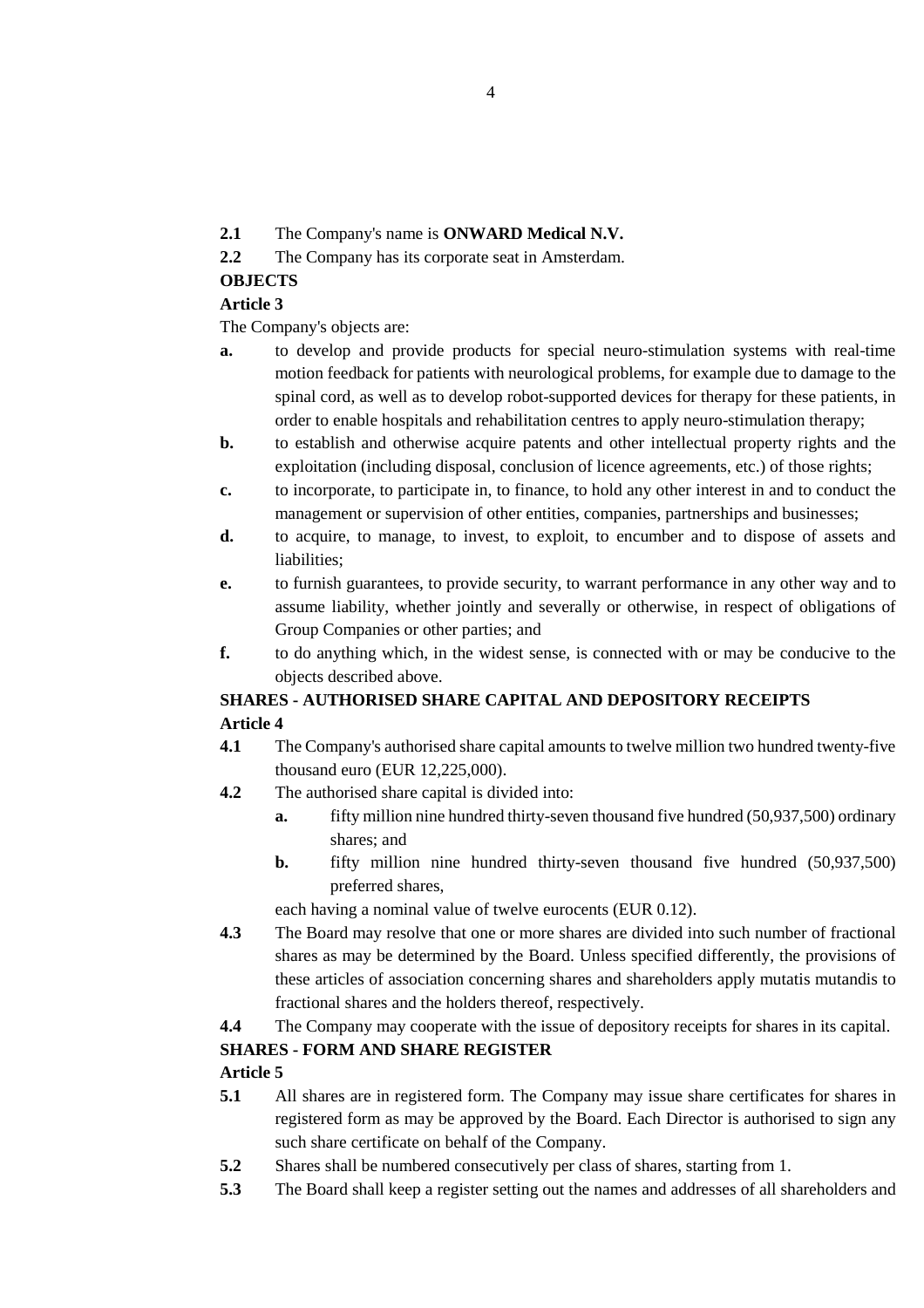all holders of a usufruct or pledge in respect of such shares. If ordinary shares have been issued or transferred for inclusion in a giro deposit or collective deposit within the meaning of the Dutch Giro Securities Transfer Act, the name and address of the relevant central institute or intermediary, respectively, may be included in the register. The register shall also set out any other particulars that must be included in the register pursuant to applicable law. Part of the register may be kept outside the Netherlands to comply with applicable local law or pursuant to stock exchange rules.

- **5.4** Shareholders, usufructuaries and pledgees whose particulars must be set out in the register shall provide the Board with the necessary particulars in a timely fashion. Any consequences of not, or incorrectly, notifying such particulars shall be borne by the party concerned.
- **5.5** All notifications may be sent to shareholders, usufructuaries and pledgees whose particulars must be set out in the register at their respective addresses as set out in the register.

### **SHARES - ISSUE**

### **Article 6**

- **6.1** The Company can only issue shares pursuant to a resolution of the General Meeting or of another body authorised by the General Meeting for this purpose for a specified period not exceeding five years. When granting such authorisation, the number of shares that may be issued must be specified. The authorisation may be extended, in each case for a period not exceeding five years. Unless stipulated differently when granting the authorisation, the authorisation cannot be revoked. For as long as and to the extent that another body has been authorised to resolve to issue shares, the General Meeting shall not have this authority.
- **6.2** In order for a resolution of the General Meeting on an issuance or an authorisation as referred to in Article 6.1 to be valid, a prior or simultaneous approval shall be required from each Class Meeting of shares whose rights are prejudiced by the issuance.
- **6.3** The preceding provisions of this Article 6 apply mutatis mutandis to the granting of rights to subscribe for shares, but do not apply in respect of issuing shares to a party exercising a previously acquired right to subscribe for shares.
- **6.4** The Company may not subscribe for shares in its own capital.

### **SHARES - PRE-EMPTION RIGHTS**

- **7.1** Upon an issue of ordinary shares, each shareholder shall have a pre-emption right in proportion to the aggregate nominal value of his ordinary shares. No pre-emption rights are attached to preferred shares.
- **7.2** In deviation of Article 7.1, shareholders do not have pre-emption rights in respect of:
	- **a.** preferred shares;
	- **b.** shares issued against non-cash contribution; or
	- **c.** shares issued to employees of the Company or of a Group Company.
- **7.3** The Company shall announce an issue with pre-emption rights and the period during which those rights can be exercised in the State Gazette and in a daily newspaper with national distribution, unless the announcement is sent in writing to all shareholders at the addresses submitted by them.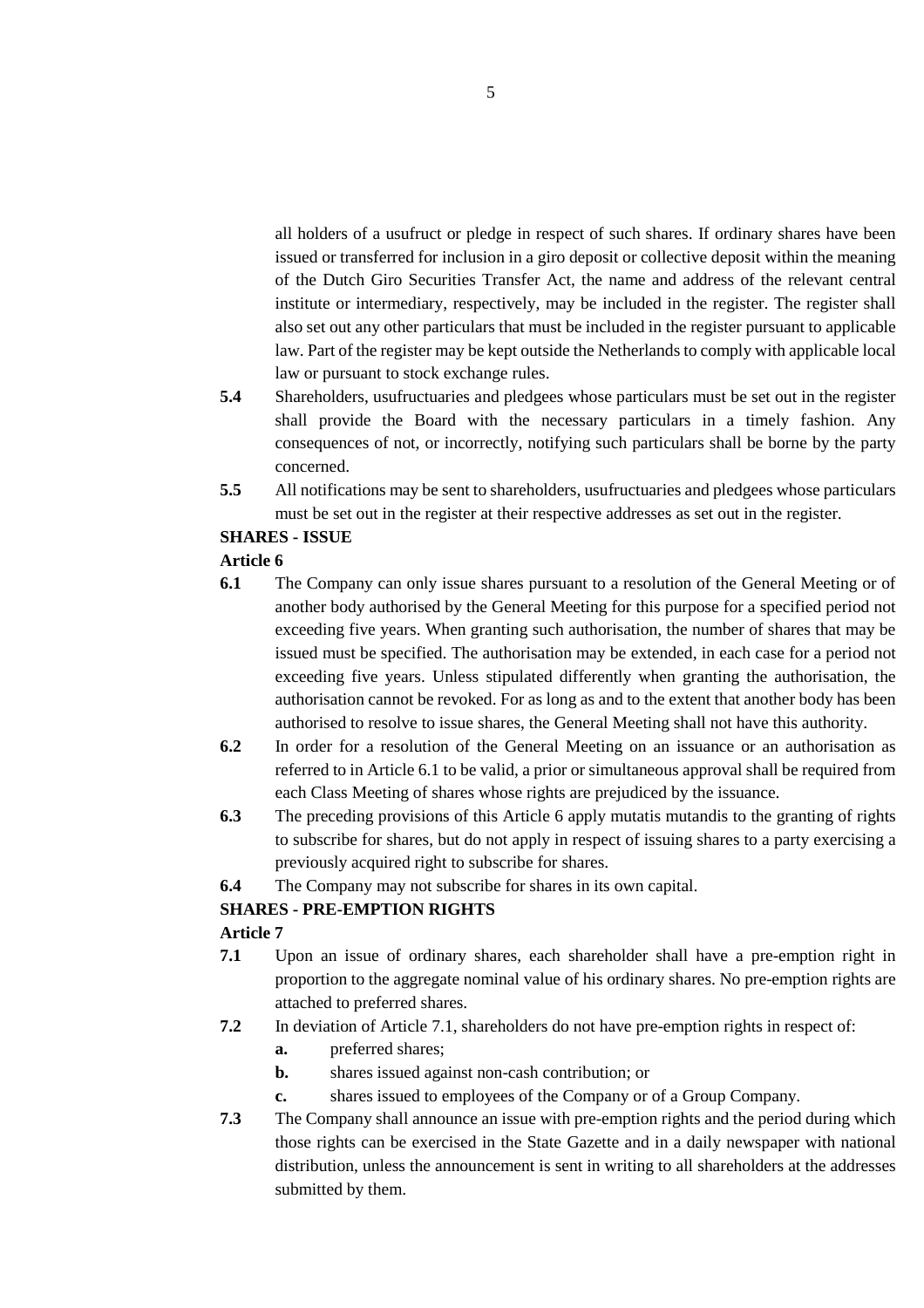- **7.4** Pre-emption rights may be exercised for a period of at least two weeks after the date of announcement in the State Gazette or after the announcement was sent to the shareholders.
- **7.5** Pre-emption rights may be limited or excluded by a resolution of the General Meeting or of the body authorised as referred to in Article 6.1, if that body was authorised by the General Meeting for this purpose for a specified period not exceeding five years. The authorisation may be extended, in each case for a period not exceeding five years. Unless stipulated differently when granting the authorisation, the authorisation cannot be revoked. For as long as and to the extent that another body has been authorised to resolve to limit or exclude preemption rights, the General Meeting shall not have this authority.
- **7.6** A resolution of the General Meeting to limit or exclude pre-emption rights, or to grant an authorisation as referred to in Article 7.5, shall require a majority of at least two thirds of the votes cast if less than half of the issued share capital is represented at the General Meeting.
- **7.7** The preceding provisions of this Article 7 apply mutatis mutandis to the granting of rights to subscribe for shares, but do not apply in respect of issuing shares to a party exercising a previously acquired right to subscribe for shares.

### **SHARES - PAYMENT**

### **Article 8**

- **8.1** Without prejudice to Section 2:80(2) DCC, the nominal value of a share and, if the share is subscribed for at a higher price, the difference between these amounts must be paid up upon subscription for that share. However, it may be stipulated that part of the nominal value of a preferred share, not exceeding three quarters thereof, need not be paid up until the Company has called for payment. The Company shall observe a reasonable notice period of at least one month with respect to any such call for payment.
- **8.2** Shares must be paid up in cash, except to the extent that payment by means of a contribution in another form has been agreed.
- **8.3** Payment in a currency other than the euro can only be made with the Company's consent. Where such a payment is made, the payment obligation is satisfied for the amount in euro for which the paid amount can be freely exchanged. Without prejudice to the last sentence of Section 2:80a(3) DCC, the date of the payment determines the exchange rate.

### **SHARES - FINANCIAL ASSISTANCE**

- **9.1** The Company may not provide security, give a price guarantee, warrant performance in any other way or commit itself jointly and severally or otherwise with or for others with a view to the subscription for or acquisition of shares or depository receipts for shares in its capital by others. This prohibition applies equally to Subsidiaries.
- **9.2** The Company and its Subsidiaries may not provide loans with a view to the subscription for or acquisition of shares or depository receipts for shares in the Company's capital by others, unless the Board resolves to do so and Section 2:98c DCC is observed.
- **9.3** The preceding provisions of this Article 9 do not apply if shares or depository receipts for shares are subscribed for or acquired by or for employees of the Company or of a Group Company.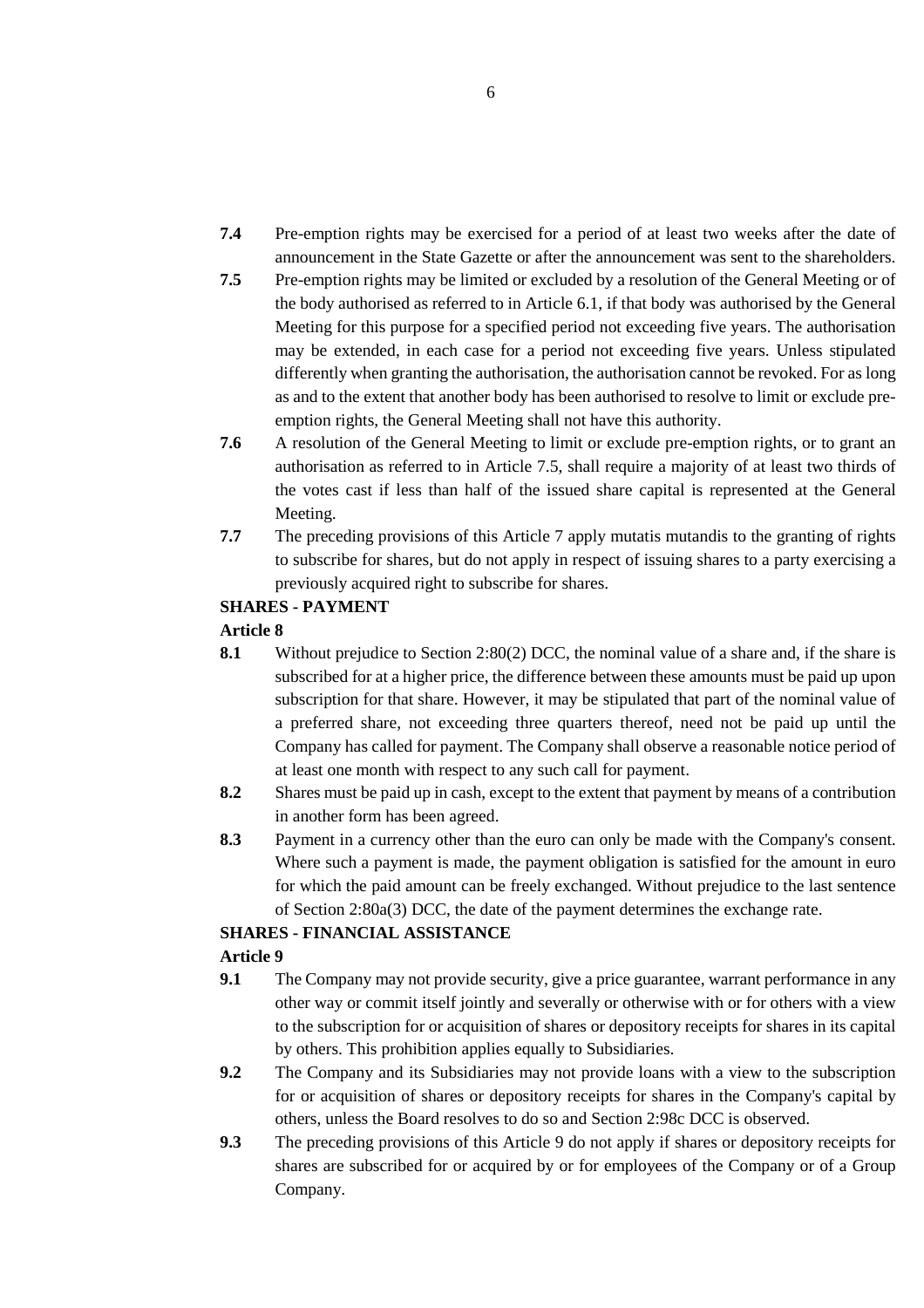### **SHARES - ACQUISITION OF OWN SHARES**

#### **Article 10**

- **10.1** The acquisition by the Company of shares in its own capital which have not been fully paid up shall be null and void.
- **10.2** The Company may only acquire fully paid up shares in its own capital for no consideration or if and to the extent that the General Meeting has authorised the Board for this purpose and all other relevant statutory requirements of Section 2:98 DCC are observed.
- **10.3** An authorisation as referred to in Article 10.2 remains valid for no longer than eighteen months. When granting such authorisation, the General Meeting shall determine the number of shares that may be acquired, how they may be acquired and within which range the acquisition price must be. An authorisation shall not be required for the Company to acquire ordinary shares in its own capital in order to transfer them to employees of the Company or of a Group Company pursuant to an arrangement applicable to them, provided that these ordinary shares are included on the price list of a stock exchange.
- **10.4** Without prejudice to Articles 10.1 through 10.3, the Company may acquire shares in its own capital for cash consideration or for consideration satisfied in the form of assets. In the case of a consideration being satisfied in the form of assets, the value thereof, as determined by the Board, must be within the range stipulated by the General Meeting as referred to in Article 10.3.
- **10.5** The previous provisions of this Article 10 do not apply to shares acquired by the Company under universal title of succession.
- **10.6** In this Article 10, references to shares include depository receipts for shares.

### **SHARES - REDUCTION OF ISSUED SHARE CAPITAL**

- **11.1** The General Meeting can resolve to reduce the Company's issued share capital by cancelling shares or by reducing the nominal value of shares by virtue of an amendment to these articles of association. The resolution must designate the shares to which the resolution relates and it must provide for the implementation of the resolution.
- **11.2** A resolution to cancel shares can only relate to:
	- **a.** shares held by the Company itself or in respect of which the Company holds the depository receipts; and
	- **b.** all preferred shares, with repayment of the amounts paid up in respect thereof and provided that, to the extent allowed under Articles 29.1 and 29.2, a distribution is made on those preferred shares, in proportion to the amounts paid up on those preferred shares, immediately prior to such cancellation becoming effective, for an aggregate amount of:
		- **i.** the total of all Preferred Distributions (or parts thereof) in relation to financial years prior to the financial year in which the cancellation occurs, to the extent that these should have been distributed but have not yet been distributed as described in Article 31.1; and
		- **ii.** the Preferred Distribution calculated in respect of the part of the financial year in which the cancellation occurs, for the number of days that have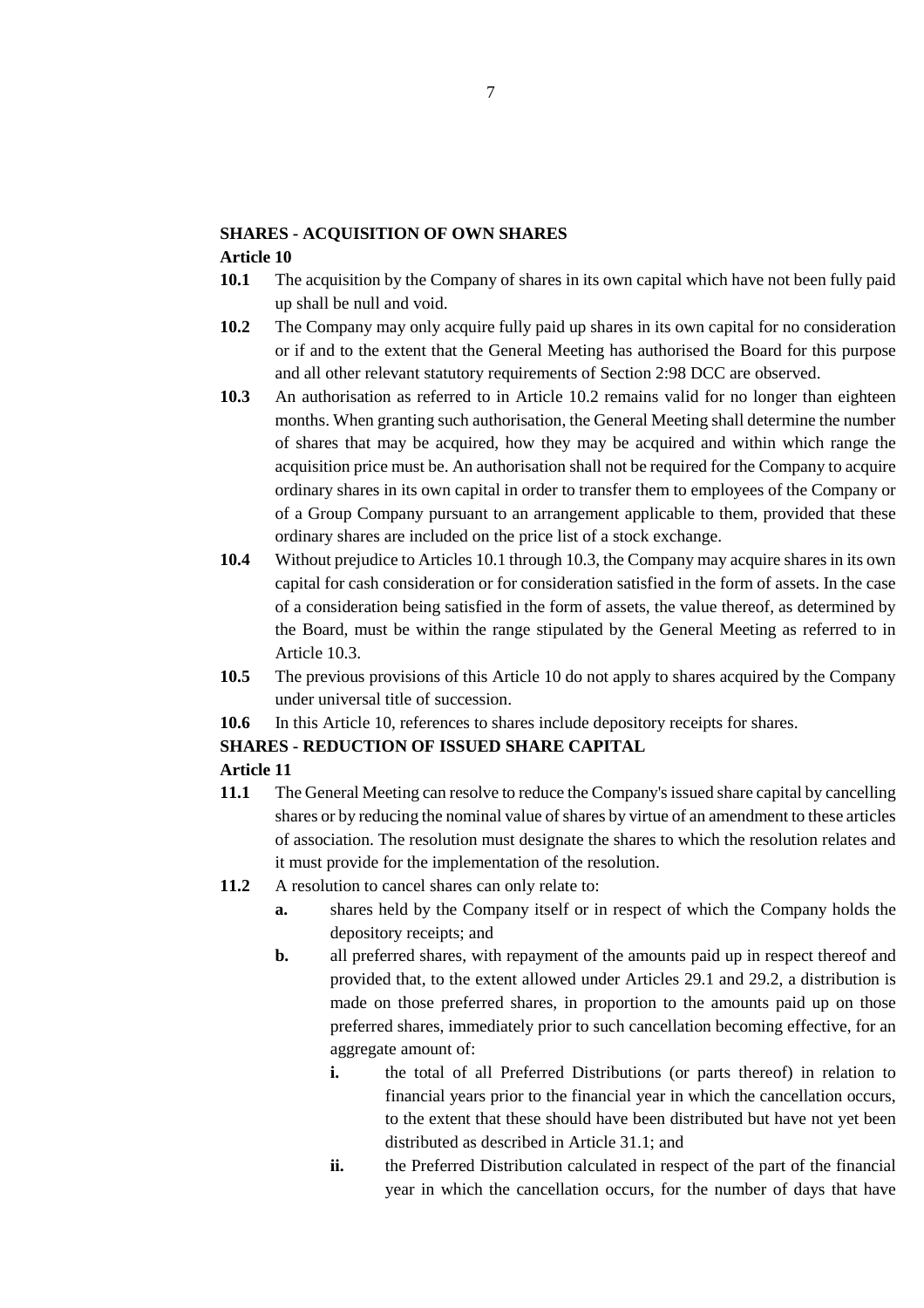elapsed during such part of the financial year.

- **11.3** A resolution to reduce the Company's issued share capital, shall require a prior or simultaneous approval from each Class Meeting of shares whose rights are prejudiced. However, if such a resolution relates to preferred shares, such resolution shall always require the prior or simultaneous approval of the Class Meeting concerned.
- **11.4** A resolution of the General Meeting to reduce the Company's issued share capital shall require a majority of at least two thirds of the votes cast if less than half of the issued share capital is represented at the General Meeting. The previous sentence applies mutatis mutandis to a resolution as referred to in Article 11.3.

### **SHARES - ISSUE AND TRANSFER REQUIREMENTS**

### **Article 12**

- **12.1** Except as otherwise provided or allowed by Dutch law, the issue or transfer of a share shall require a deed to that effect and, in the case of a transfer and unless the Company itself is a party to the transaction, acknowledgement of the transfer by the Company.
- **12.2** The acknowledgement shall be set out in the deed or shall be made in such other manner as prescribed by law.
- **12.3** The ordinary shares may be included in a giro deposit or a collective deposit in accordance with the provisions of the Dutch Giro Securities Transfer Act.

### **SHARES - USUFRUCT AND PLEDGE**

### **Article 13**

- **13.1** Shares can be encumbered with a usufruct or pledge. The creation of a pledge on preferred shares shall require the prior approval of the Board.
- **13.2** The voting rights attached to a share which is subject to a usufruct or pledge vest in the shareholder concerned.
- **13.3** In deviation of Article 13.2:
	- **a.** the holder of a usufruct or pledge on ordinary shares shall have the voting rights attached thereto if this was provided when the usufruct or pledge was created; and
	- **b.** the holder of a usufruct or pledge on preferred shares shall have the voting rights attached thereto if this was provided when the usufruct or pledge was created and this was approved by the Board.
- **13.4** Usufructuaries and pledgees without voting rights shall not have Meeting Rights.

### **SHARES - TRANSFER RESTRICTIONS**

- **14.1** A transfer of preferred shares shall require the prior approval of the Board. A shareholder wishing to transfer preferred shares must first request the Board to grant such approval. A transfer of ordinary shares is not subject to transfer restrictions under these articles of association.
- **14.2** A transfer of the preferred shares to which the request for approval relates must take place within three months after the approval of the Board has been granted or is deemed to have been granted pursuant to Article 14.3.
- **14.3** The approval of the Board shall be deemed to have been granted:
	- **a.** if no resolution granting or denying the approval has been passed by the Board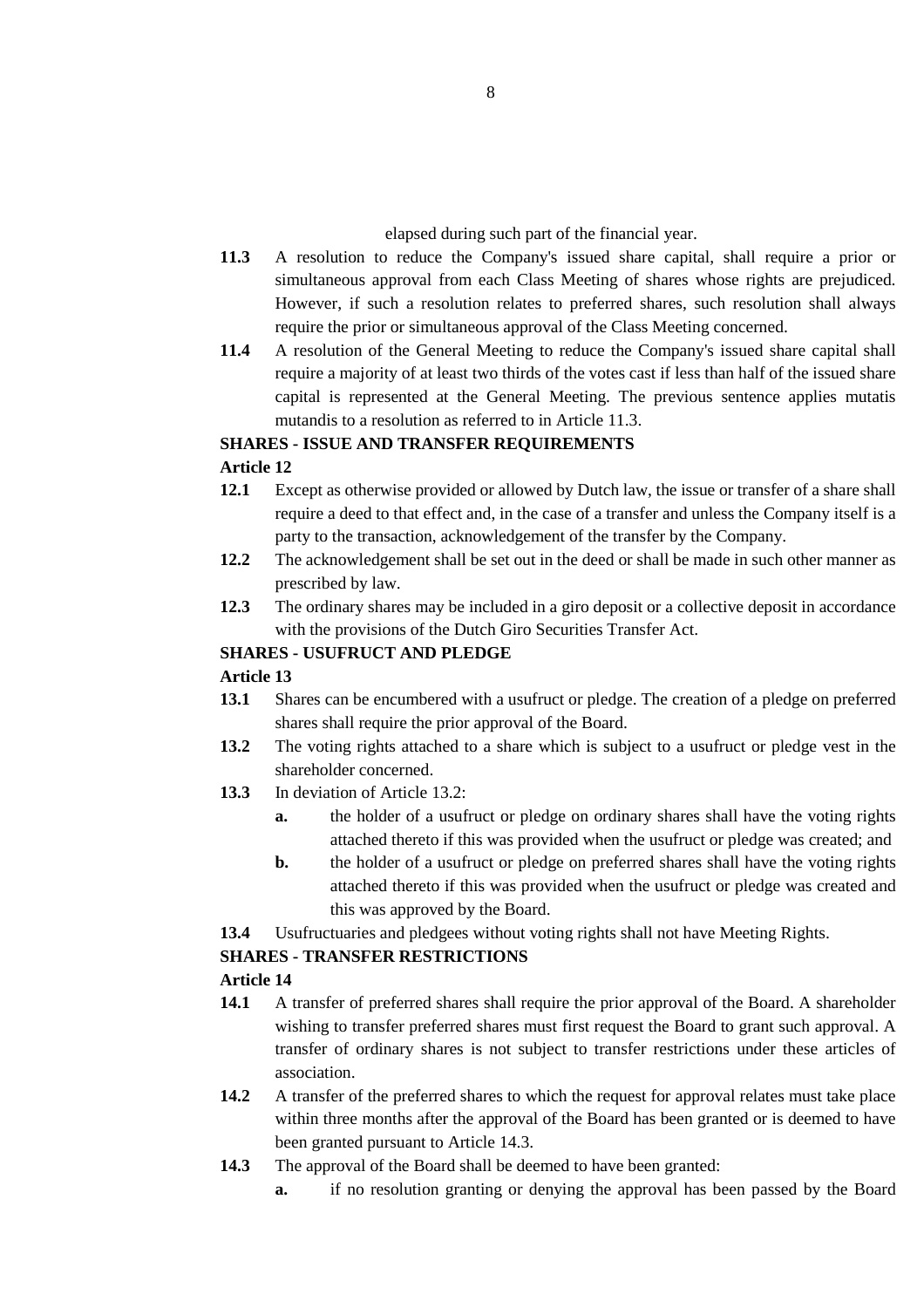within three months after the Company has received the request for approval; or

- **b.** if the Board, when denying the approval, does not notify the requesting shareholder of the identity of one or more interested parties willing to purchase the relevant preferred shares.
- **14.4** If the Board denies the approval and notifies the requesting shareholder of the identity of one or more interested parties, the requesting shareholder shall notify the Board within two weeks after having received such notice whether:
	- **a.** he withdraws his request for approval, in which case the requesting shareholder cannot transfer the relevant preferred shares; or
	- **b.** he accepts the interested party(ies), in which case the requesting shareholder shall promptly enter into negotiations with the interested party(ies) regarding the price to be paid for the relevant preferred shares.

If the requesting shareholder does not notify the Board of his choice in a timely fashion, he shall be deemed to have withdrawn his request for approval, in which case he cannot transfer the relevant preferred shares.

- **14.5** If an agreement is reached in the negotiations referred to in Article 14.4 paragraph b. within two weeks after the end of the period referred to in Article 14.4, the relevant preferred shares shall be transferred for the agreed price within three months after such agreement having been reached. If no agreement is reached in these negotiations in a timely fashion:
	- **a.** the requesting shareholder shall promptly notify the Board thereof; and
	- **b.** the price to be paid for the relevant preferred shares shall be equal to the value thereof, as determined by one or more independent experts to be appointed by the requesting shareholder and the interested party(ies) by mutual agreement.
- **14.6** If no agreement is reached on the appointment of the independent expert(s) as referred to in Article 14.5 paragraph b. within two weeks after the end of the period referred to in Article 14.5:
	- **a.** the requesting shareholder shall promptly notify the Board thereof; and
	- **b.** the requesting shareholder shall promptly request the president of the district court in whose district the Company has its corporate seat to appoint three independent experts to determine the value of the relevant preferred shares.
- **14.7** If and when the value of the relevant preferred shares has been determined by the independent expert(s), irrespective of whether he/they was/were appointed by mutual agreement or by the president of the relevant district court, the requesting shareholder shall promptly notify the Board of the value so determined. The Board shall then promptly inform the interested party(ies) of such value, following which the/each interested party may withdraw from the sale procedure by giving notice thereof to the Board within two weeks.
- **14.8** If any interested party withdraws from the sale procedure in accordance with Article 14.7, the Board:
	- **a.** shall promptly inform the requesting shareholder and the other interested party(ies), if any, thereof; and
	- **b.** shall give the opportunity to the/each other interested party, if any, to declare to the Board and the requesting shareholder, within two weeks, his willingness to acquire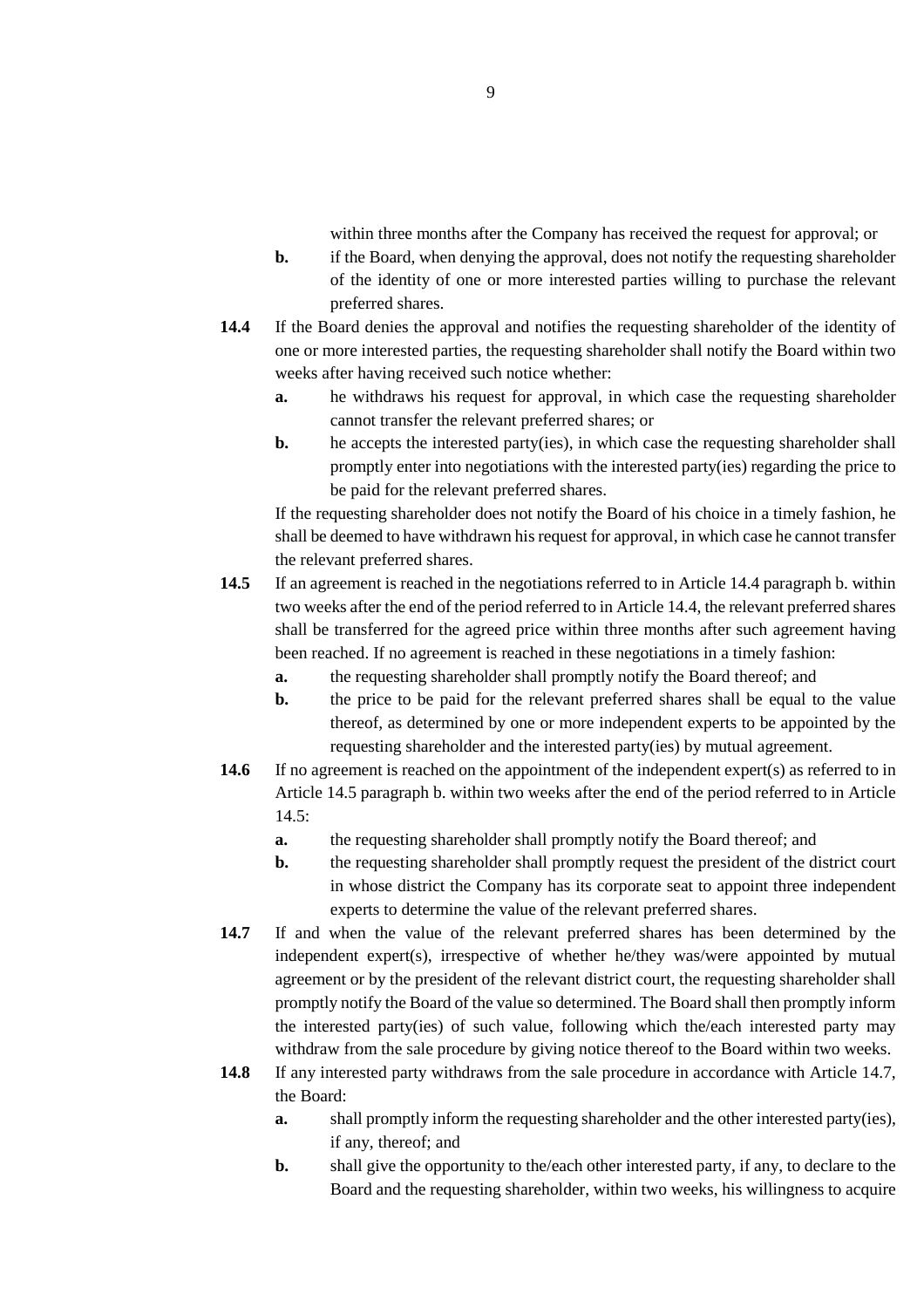the preferred shares having become available as a result of the withdrawal, for the price determined by the independent expert(s) (with the Board being entitled to determine the allocation of such preferred shares among any such willing interested party(ies) at its absolute discretion).

- **14.9** If it becomes apparent to the Board that all relevant preferred shares can be transferred to one or more interested parties for the price determined by the independent expert(s), the Board shall promptly notify the requesting shareholder and such interested party(ies) thereof. Within three months after sending such notice the relevant preferred shares shall be transferred.
- **14.10** If it becomes apparent to the Board that not all relevant preferred shares can be transferred to one or more interested parties for the price determined by the independent expert(s):
	- **a.** the Board shall promptly notify the requesting shareholder thereof; and
	- **b.** the requesting shareholder shall be free to transfer all relevant preferred shares, provided that the transfer takes place within three months after having received the notice referred to in paragraph a.
- **14.11** The Company may only be an interested party under this Article 14 with the consent of the requesting shareholder.
- **14.12** All notices given pursuant to this Article 14 shall be provided in writing.
- **14.13** The preceding provisions of this Article 14 do not apply:
	- **a.** to the extent that a shareholder is under a statutory obligation to transfer preferred shares to a previous holder thereof;
	- **b.** if it concerns a transfer in connection with an enforcement of a pledge pursuant to Section 3:248 DCC in conjunction with Section 3:250 or 3:251 DCC; or
	- **c.** if it concerns a transfer to the Company, except in the case that the Company acts as an interested party pursuant to Article 14.11.
- 14.14 This Article 14 applies mutatis mutandis in case of a transfer of rights to subscribe for preferred shares.

### **BOARD - COMPOSITION**

### **Article 15**

- **15.1** The Company has a Board consisting of:
	- **a.** one or more Executive Directors, being primarily charged with the Company's dayto-day operations; and
	- **b.** one or more Non-Executive Directors, being primarily charged with the supervision of the performance of the duties of the Directors.

The Board shall be composed of individuals.

- **15.2** The Board shall determine the number of Executive Directors and the number of Non-Executive Directors.
- **15.3** The Board shall elect an Executive Director to be the CEO. The Board may dismiss the CEO, provided that the CEO so dismissed shall subsequently continue his term of office as an Executive Director without having the title of CEO.
- **15.4** The Board shall elect a Non-Executive Director to be the Chairman and another Non-Executive Director to be the Vice-Chairman. The Board may dismiss the Chairman or Vice-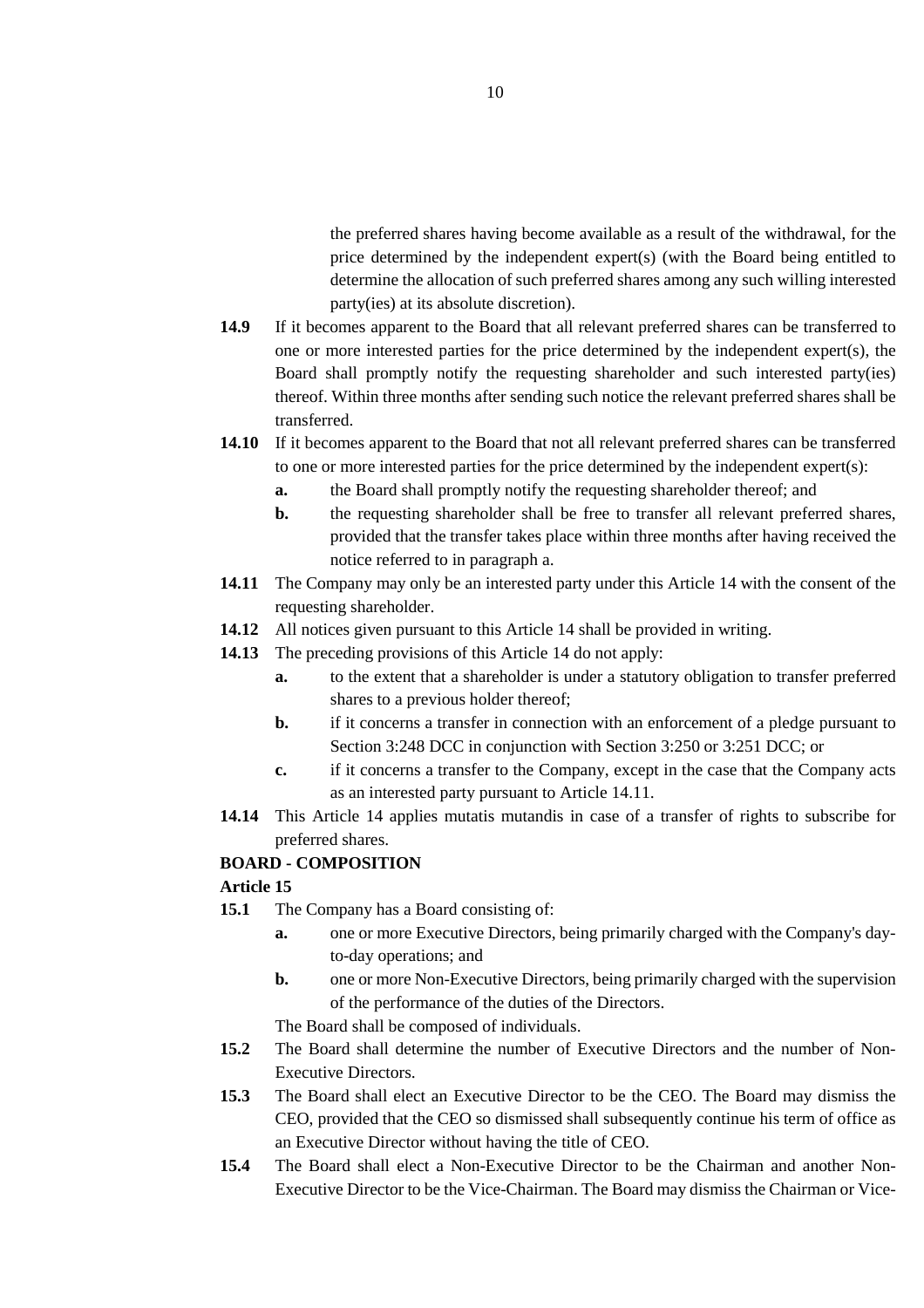Chairman, provided that the Chairman or Vice-Chairman so dismissed shall subsequently continue his term of office as a Non-Executive Director without having the title of Chairman or Vice-Chairman, respectively.

- **15.5** If a Director is absent or incapacitated, he may be replaced temporarily by a person whom the Board has designated for that purpose and, until then, the other Director(s) shall be charged with the management of the Company. If all Directors are absent or incapacitated, the management of the Company shall be attributed to the person who most recently ceased to hold office as the Chairman. If such former Chairman is unwilling or unable to accept that position, the management of the Company shall be attributed to the person who most recently ceased to hold office as the CEO. If such former CEO is also unwilling or unable to accept that position, the management of the Company shall be attributed to one or more persons whom the General Meeting has designated for that purpose. The person(s) charged with the management of the Company in this manner, may designate one or more persons to be charged with the management of the Company instead of, or together with, such person(s).
- **15.6** A Director shall be considered to be absent or incapacitated within the meaning of Article  $15.5:$ 
	- **a.** during the existence of a vacancy on the Board, including as a result of:
		- **i.** his death;
		- **ii.** his dismissal by the General Meeting, other than at the proposal of the Board; or
		- iii. his voluntary resignation before his term of office has expired;
		- **iv.** not being reappointed by the General Meeting, notwithstanding a (binding) nomination to that effect by the Board,

provided that the Board may always decide to decrease the number of Directors such that a vacancy no longer exists; or

- **b.** during his suspension; or
- **c.** in a period during which the Company has not been able to contact him (including as a result of illness), provided that such period lasted longer than five consecutive days (or such other period as determined by the Board on the basis of the facts and circumstances at hand).

#### **BOARD - APPOINTMENT, SUSPENSION AND DISMISSAL**

- **16.1** The General Meeting shall appoint the Directors and may at any time suspend or dismiss any Director. In addition, the Board may at any time suspend an Executive Director.
- **16.2** The General Meeting can only appoint Directors upon a nomination by the Board. The General Meeting may at any time resolve to render such nomination to be non-binding by a majority of at least two thirds of the votes cast representing more than half of the issued share capital. If a nomination is rendered non-binding, a new nomination shall be made by the Board. If the nomination comprises one candidate for a vacancy, a resolution concerning the nomination shall result in the appointment of the candidate, unless the nomination is rendered non-binding. A second meeting as referred to in Section 2:120(3) DCC cannot be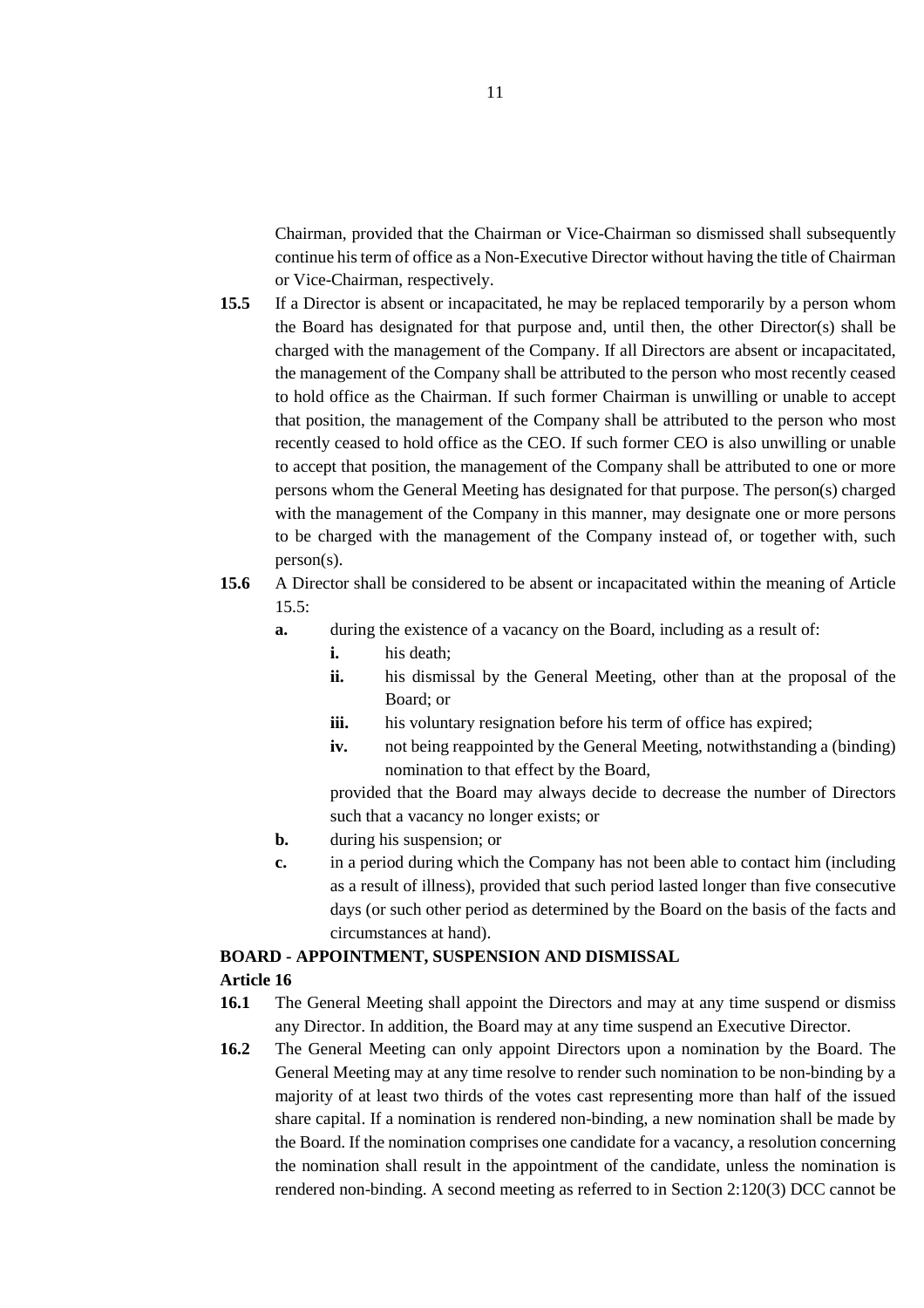convened.

- **16.3** At a General Meeting, a resolution to appoint a Director can only be passed in respect of candidates whose names are stated for that purpose in the agenda of that General Meeting or the explanatory notes thereto.
- **16.4** Upon the appointment of a person as a Director, the General Meeting shall determine whether that person is appointed as Executive Director or as Non-Executive Director.
- **16.5** A resolution of the General Meeting to suspend or dismiss a Director shall require a majority of at least two thirds of the votes cast representing more than half of the issued share capital, unless the resolution is passed at the proposal of the Board. A second meeting as referred to in Section 2:120(3) DCC cannot be convened.
- **16.6** If a Director is suspended and the General Meeting does not resolve to dismiss him within three months from the date of such suspension, the suspension shall lapse.

## **BOARD - DUTIES AND ORGANISATION**

### **Article 17**

- **17.1** The Board is charged with the management of the Company, subject to the restrictions contained in these articles of association. This includes in any event setting the Company's policy and strategy. In performing their duties, Directors shall be guided by the interests of the Company and of the business connected with it.
- **17.2** The Board shall draw up Board Rules concerning its organisation, decision-making and other internal matters, with due observance of these articles of association. In performing their duties, the Directors shall act in compliance with the Board Rules.
- **17.3** The Directors may allocate their duties amongst themselves in or pursuant to the Board Rules or otherwise pursuant to resolutions adopted by the Board, provided that:
	- **a.** the Executive Directors shall be charged with the Company's day-to-day operations;
	- **b.** the task of supervising the performance of the duties of the Directors cannot be taken away from the Non-Executive Directors;
	- **c.** the Chairman must be a Non-Executive Director; and
	- **d.** the making of proposals for the appointment of a Director and the determination of the compensation of the Executive Directors cannot be allocated to an Executive Director.
- **17.4** The Board may determine in writing, in or pursuant to the Board Rules or otherwise pursuant to resolutions adopted by the Board, that one or more Directors can validly pass resolutions in respect of matters which fall under his/their duties.
- **17.5** The Board shall establish the committees which the Company is required to have and otherwise such committees as are deemed to be appropriate by the Board. The Board shall draw up (and/or include in the Board Rules) rules concerning the organisation, decisionmaking and other internal matters of its committees.
- **17.6** The Board may perform the legal acts referred to in Section 2:94(1) DCC without the prior approval of the General Meeting.

### **BOARD - DECISION-MAKING**

### **Article 18**

**18.1** Without prejudice to Article 18.5, each Director may cast one vote in the decision-making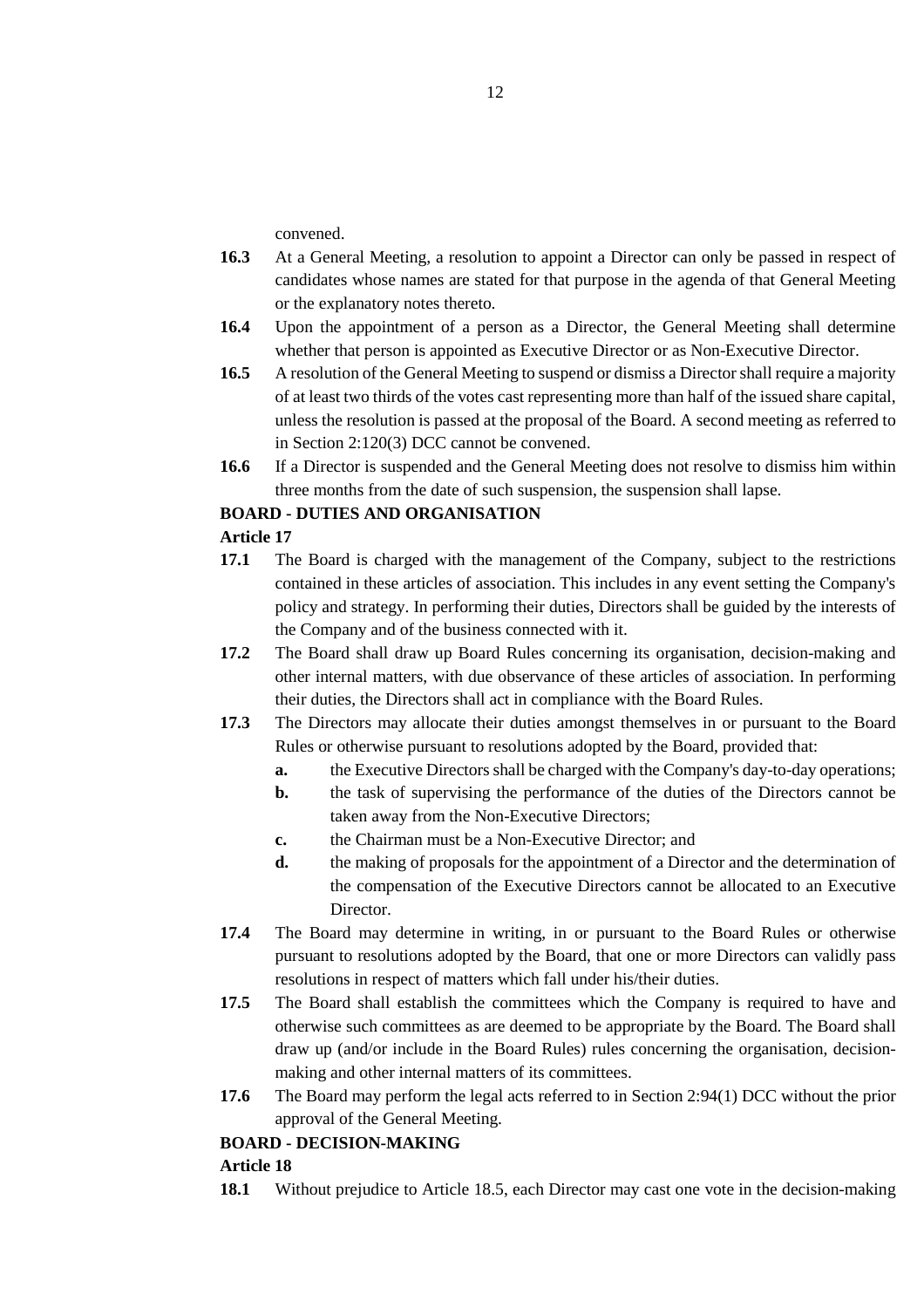of the Board.

- **18.2** A Director can be represented by another Director holding a written proxy for the purpose of the deliberations and the decision-making of the Board.
- **18.3** Resolutions of the Board shall be passed, irrespective of whether this occurs at a meeting or otherwise, by Simple Majority unless the Board Rules provide differently.
- **18.4** Invalid votes, blank votes and abstentions shall not be counted as votes cast. Directors who casted an invalid or blank vote or who abstained from voting shall be taken into account when determining the number of Directors who are present or represented at a meeting of the Board.
- **18.5** Where there is a tie in any vote of the Board, the relevant resolution shall not have been passed.
- **18.6** The Executive Directors shall not participate in the decision-making concerning:
	- **a.** the determination of the compensation of Executive Directors; and
	- **b.** the instruction of an auditor to audit the annual accounts if the General Meeting has not granted such instruction.
- **18.7** A Director shall not participate in the deliberations and decision-making of the Board on a matter in relation to which he has a direct or indirect personal interest which conflicts with the interests of the Company and of the business connected with it. If, as a result thereof, no resolution can be passed by the Board, the resolution may nevertheless be passed by the Board as if none of the Directors has a conflict of interests as described in the previous sentence.
- **18.8** Meetings of the Board can be held through audio-communication facilities, unless a Director objects thereto.
- **18.9** Resolutions of the Board may, instead of at a meeting, be passed in writing, provided that all Directors are familiar with the resolution to be passed and none of them objects to this decision-making process. Articles 18.1 through 18.7 apply mutatis mutandis.
- **18.10** The approval of the General Meeting is required for resolutions of the Board concerning a material change to the identity or the character of the Company or the business, including in any event:
	- **a.** transferring the business or materially all of the business to a third party;
	- **b.** entering into or terminating a long-lasting alliance of the Company or of a Subsidiary either with another entity or company, or as a fully liable partner of a limited partnership or general partnership, if this alliance or termination is of significant importance for the Company; and
	- **c.** acquiring or disposing of an interest in the capital of a company by the Company or by a Subsidiary with a value of at least one third of the value of the assets, according to the balance sheet with explanatory notes or, if the Company prepares a consolidated balance sheet, according to the consolidated balance sheet with explanatory notes in the Company's most recently adopted annual accounts.
- **18.11** The absence of the approval of the General Meeting of a resolution as referred to in Article 18.10 shall result in the relevant resolution being null and void pursuant to Section 2:14(1) DCC but shall not affect the powers of representation of the Board or of the Directors.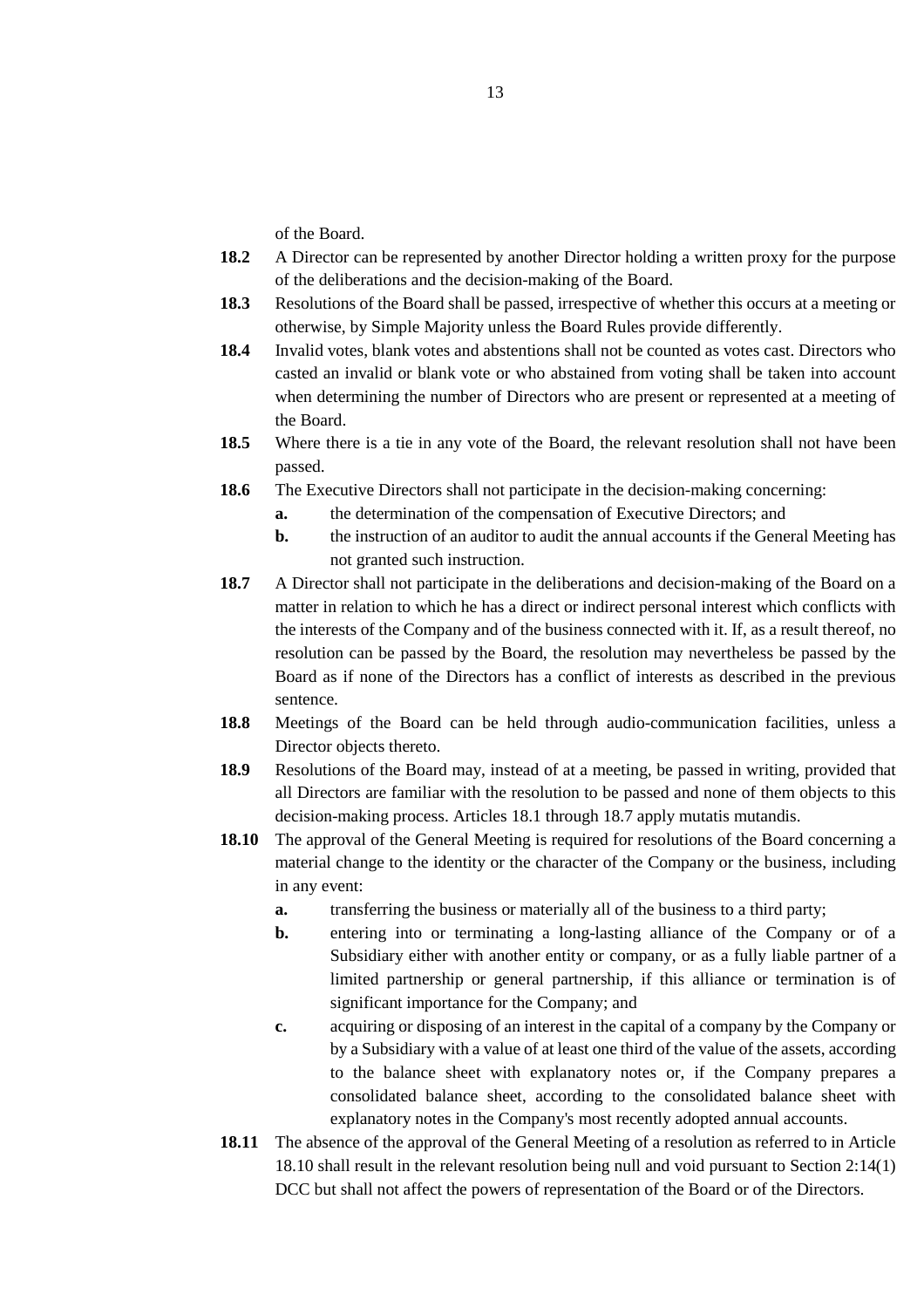### **BOARD - COMPENSATION**

### **Article 19**

- **19.1** The General Meeting shall determine the Company's policy concerning the compensation of the Board with due observance of the relevant statutory requirements. The resolution to adopt or amend the Company's compensation policy shall be passed by Simple Majority.
- **19.2** The compensation of Directors shall be determined by the Board with due observance of the policy referred to in Article 19.1.
- **19.3** The Board shall submit proposals concerning compensation arrangements for the Board in the form of shares or rights to subscribe for shares to the General Meeting for approval. This proposal must at least include the number of shares or rights to subscribe for shares that may be awarded to the Board and which criteria apply for such awards or changes thereto. The absence of the approval of the General Meeting shall not affect the powers of representation.

### **BOARD - REPRESENTATION**

### **Article 20**

- **20.1** The Board is entitled to represent the Company.
- **20.2** The power to represent the Company also vests in two Executive Directors acting jointly or an Executive Director acting jointly with the holder of a power of attorney to that effect, granted in accordance with Article 20.3.
- **20.3** The Company may also be represented by the holder of a power of attorney to that effect. If the Company grants a power of attorney to an individual, the Board may grant an appropriate title to such person.

### **INDEMNITY**

### **Article 21**

- **21.1** The Company shall indemnify and hold harmless each of its Indemnified Officers against:
	- **a.** any financial losses or damages incurred by such Indemnified Officer; and
	- **b.** any expense reasonably paid or incurred by such Indemnified Officer in connection with any threatened, pending or completed suit, claim, action or legal proceedings of a civil, criminal, administrative or other nature, formal or informal, in which he becomes involved,

to the extent this relates to his current or former position with the Company and/or a Group Company and in each case to the extent permitted by applicable law.

- **21.2** No indemnification shall be given to an Indemnified Officer:
	- **a.** if a competent court or arbitral tribunal has established, without having (or no longer having) the possibility for appeal, that the acts or omissions of such Indemnified Officer that led to the financial losses, damages, expenses, suit, claim, action or legal proceedings as described in Article 21.1 are of an unlawful nature (including acts or omissions which are considered to constitute malice, gross negligence, intentional recklessness and/or serious culpability attributable to such Indemnified Officer);
	- **b.** to the extent that his financial losses, damages and expenses are covered under insurance and the relevant insurer has settled, or has provided reimbursement for,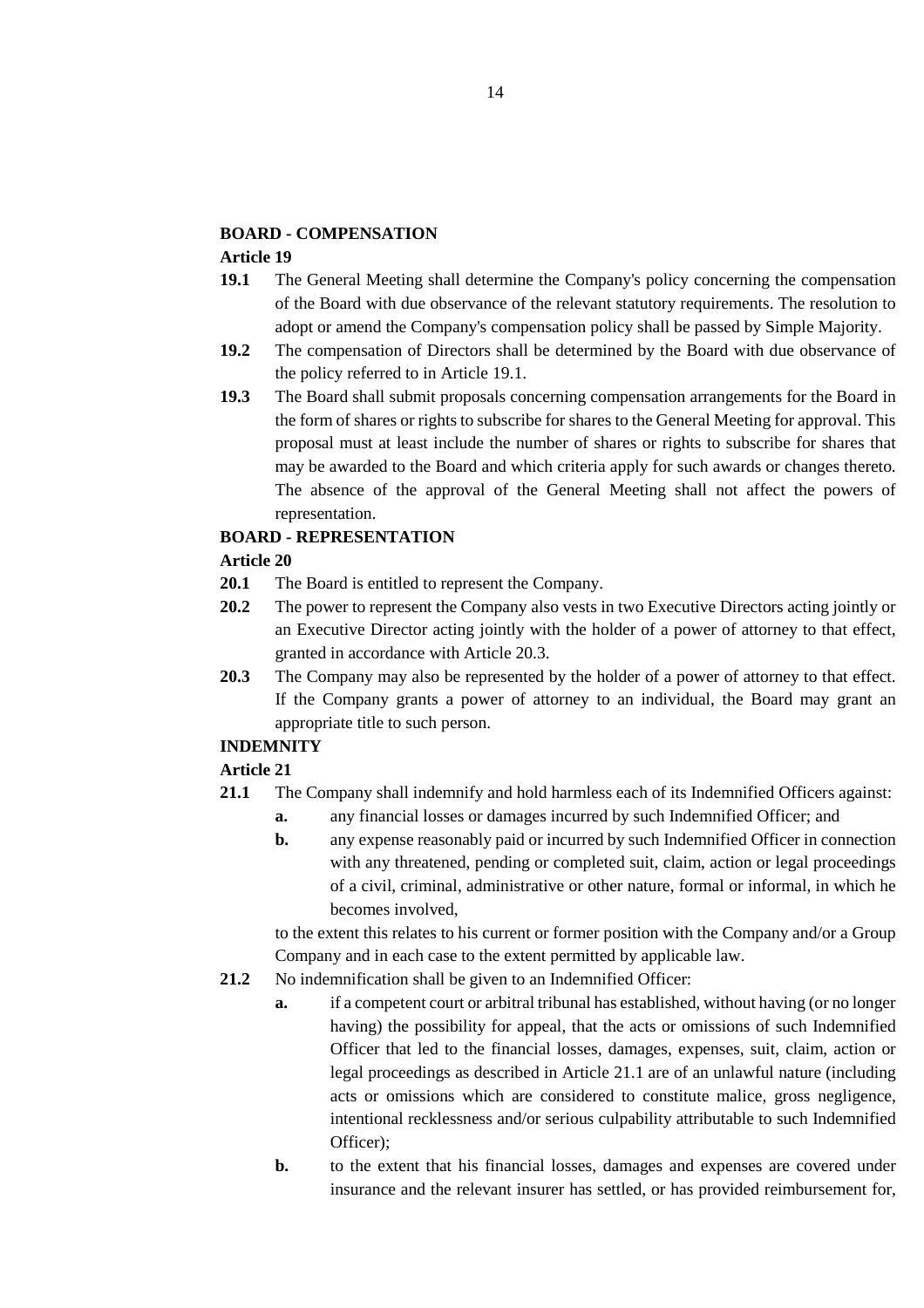these financial losses, damages and expenses (or has irrevocably undertaken to do so);

- **c.** in relation to proceedings brought by such Indemnified Officer against the Company, except for proceedings brought to enforce indemnification to which he is entitled pursuant to these articles of association, pursuant to an agreement between such Indemnified Officer and the Company which has been approved by the Board or pursuant to insurance taken out by the Company for the benefit of such Indemnified Officer; or
- **d.** for any financial losses, damages or expenses incurred in connection with a settlement of any proceedings effected without the Company's prior consent.
- **21.3** The Board may stipulate additional terms, conditions and restrictions in relation to the indemnification referred to in Article 21.1.

### **GENERAL MEETING - CONVENING AND HOLDING MEETINGS Article 22**

- **22.1** Annually, at least one General Meeting shall be held. This annual General Meeting shall be held within six months after the end of the Company's financial year.
- **22.2** A General Meeting shall also be held:
	- **a.** within three months after the Board has considered it to be likely that the Company's equity has decreased to an amount equal to or lower than half of its paid up and called up capital, in order to discuss the measures to be taken if so required; and
	- **b.** whenever the Board so decides.
- **22.3** General Meetings must be held in the place where the Company has its corporate seat or in Arnhem, Assen, The Hague, Haarlem, 's-Hertogenbosch, Groningen, Leeuwarden, Lelystad, Maastricht, Middelburg, Rotterdam, Schiphol (Haarlemmermeer), Eindhoven, Utrecht or Zwolle.
- **22.4** If the Board has failed to ensure that a General Meeting as referred to in Articles 22.1 or 22.2 paragraph a. is held, each Person with Meeting Rights may be authorised by the court in preliminary relief proceedings to do so.
- **22.5** One or more Persons with Meeting Rights who collectively represent at least the part of the Company's issued share capital prescribed by law for this purpose may request the Board in writing to convene a General Meeting, setting out in detail the matters to be discussed. If the Board has not taken the steps necessary to ensure that the General Meeting could be held within the relevant statutory period after the request, the requesting Person(s) with Meeting Rights may be authorised, at his/their request, by the court in preliminary relief proceedings to convene a General Meeting.
- **22.6** Any matter of which the discussion has been requested in writing by one or more Persons with Meeting Rights who, individually or collectively, represent at least the part of the Company's issued share capital prescribed by law for this purpose shall be included in the convening notice or announced in the same manner, if the Company has received the substantiated request or a proposal for a resolution no later than on the sixtieth day prior to that of the General Meeting.
- **22.7** Persons with Meeting Rights who wish to exercise their rights as described in Articles 22.5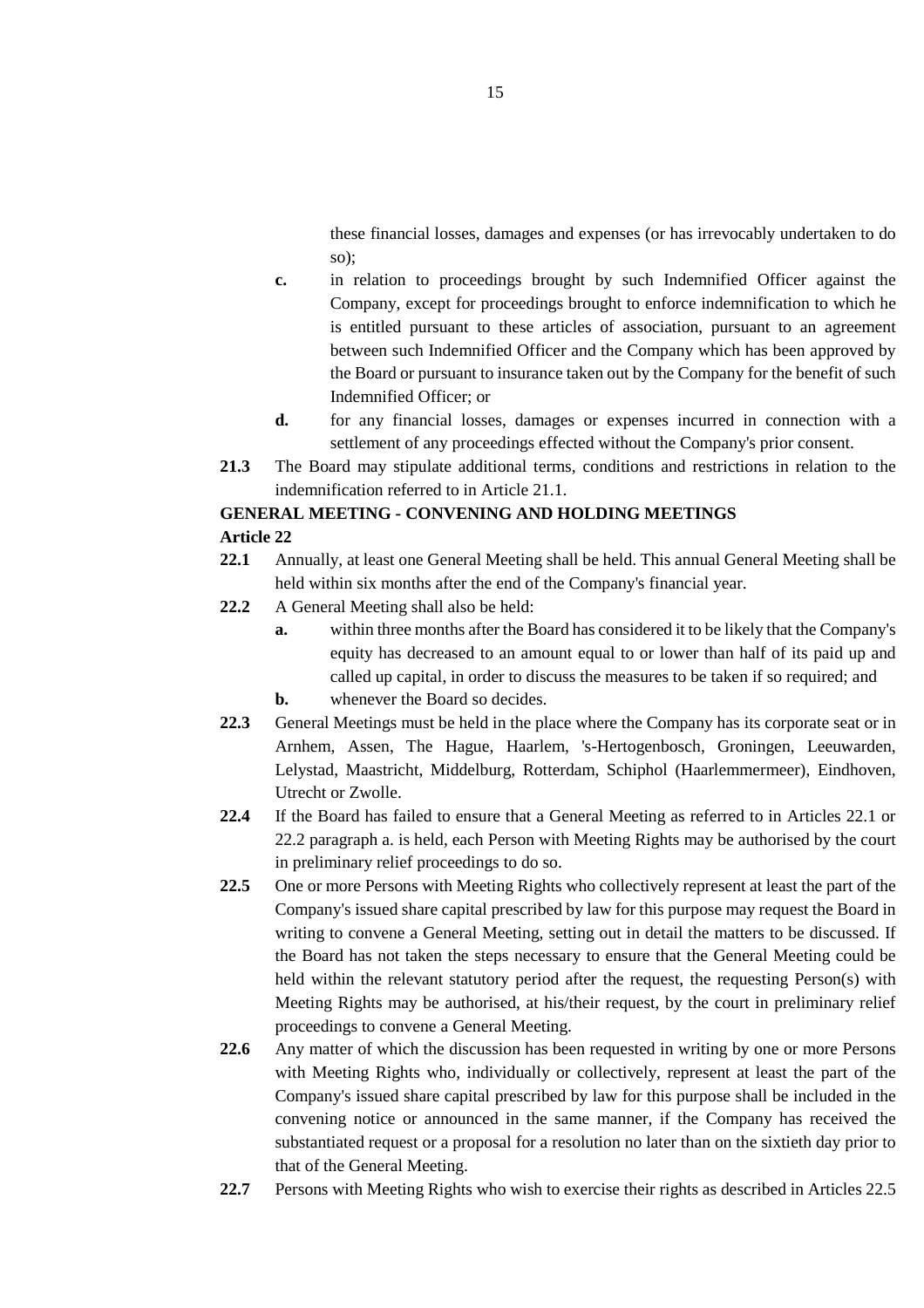and 22.6 must first consult the Board. In that respect, the Board shall have, and Persons with Meeting Rights must observe, the right to invoke any cooling-off period and response period provided under applicable law and/or the Dutch Corporate Governance Code.

- **22.8** A General Meeting must be convened with due observance of the relevant statutory minimum convening period.
- **22.9** All Persons with Meeting Rights must be convened for the General Meeting in accordance with applicable law. Shareholders shares may be convened for the General Meeting by means of convening letters sent to the addresses of those shareholders in accordance with Article 5.5. The previous sentence does not prejudice the possibility of sending a convening notice by electronic means in accordance with Section 2:113(4) DCC.

### **GENERAL MEETING - PROCEDURAL RULES**

#### **Article 23**

- **23.1** The General Meeting shall be chaired by one of the following individuals, taking into account the following order of priority:
	- **a.** by the Chairman, if there is a Chairman and he is present at the General Meeting;
	- **b.** by the Vice-Chairman, if there is a Vice-Chairman and he is present at the General Meeting;
	- **c.** by another Non-Executive Director who is chosen by the Non-Executive Directors present at the General Meeting from their midst;
	- **d.** by the CEO, if there is a CEO and he is present at the General Meeting; or
	- **e.** by another person appointed by the General Meeting.

The person who should chair the General Meeting pursuant to paragraphs a. through d. may appoint another person to chair the General Meeting instead of him.

- **23.2** The chairman of the General Meeting shall appoint another person present at the General Meeting to act as secretary and to minute the proceedings at the General Meeting. The minutes of a General Meeting shall be adopted by the chairman of that General Meeting or by the Board. Where an official report of the proceedings is drawn up by a civil law notary, no minutes need to be prepared. Every Director may instruct a civil law notary to draw up such an official report at the Company's expense.
- **23.3** The chairman of the General Meeting shall decide on the admittance to the General Meeting of persons other than:
	- **a.** the persons who have Meeting Rights at that General Meeting, or their proxyholders; and
	- **b.** those who have a statutory right to attend that General Meeting on other grounds.
- **23.4** The holder of a written proxy from a Person with Meeting Rights who is entitled to attend a General Meeting shall only be admitted to that General Meeting if the proxy is determined to be acceptable by the chairman of that General Meeting.
- 23.5 The Company may direct that any person, before being admitted to a General Meeting, identify himself by means of a valid passport or driver's license and/or should be submitted to such security arrangements as the Company may consider to be appropriate under the given circumstances. Persons who do not comply with these requirements may be refused entry to the General Meeting.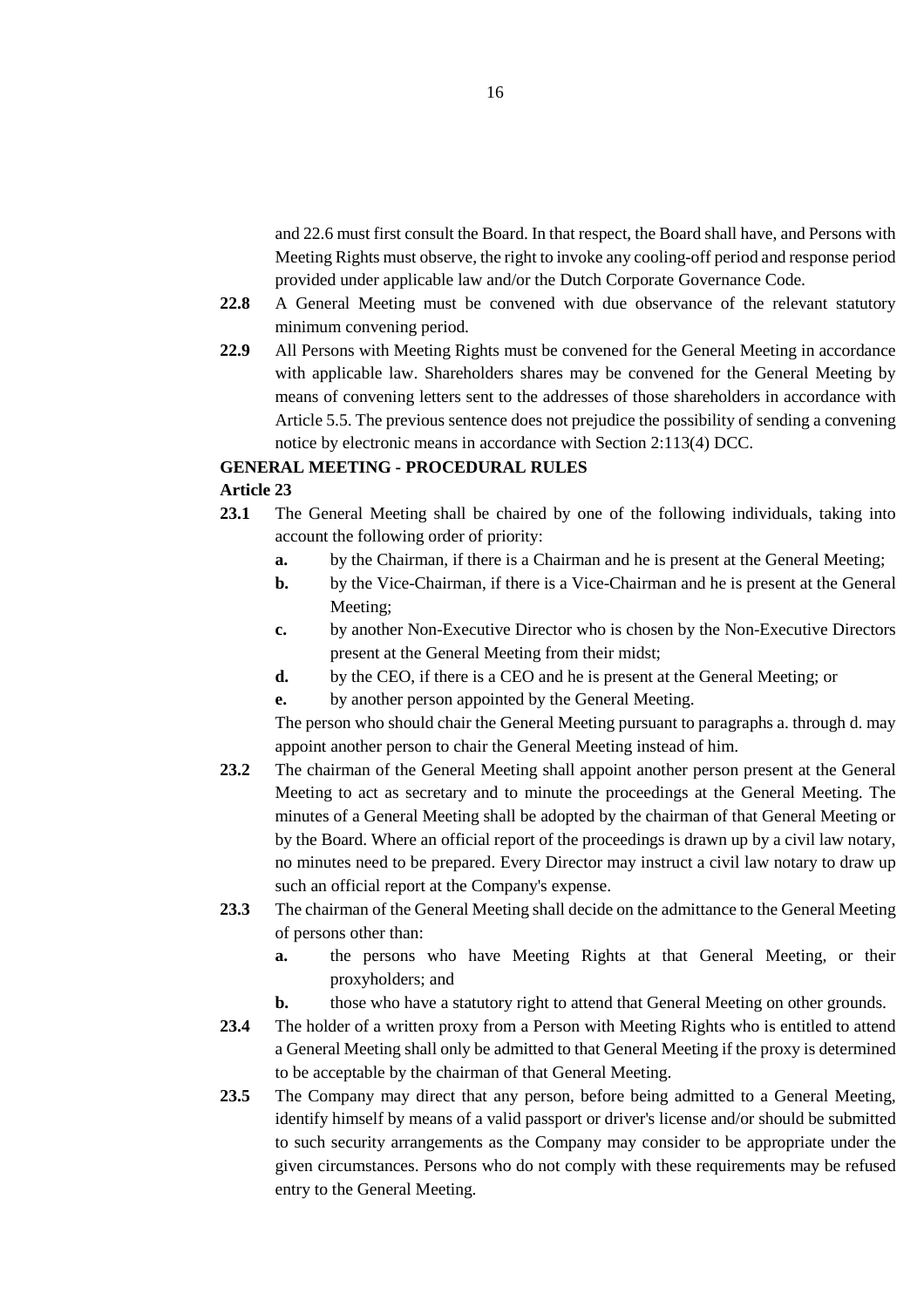- **23.6** The chairman of the General Meeting has the right to eject any person from the General Meeting if he considers that person to disrupt the orderly proceedings at the General Meeting.
- **23.7** The General Meeting may be conducted in a language other than the Dutch language, if so determined by the chairman of the General Meeting.
- **23.8** The chairman of the General Meeting may limit the amount of time that persons present at the General Meeting are allowed to take in addressing the General Meeting and the number of questions they are allowed to raise, with a view to safeguarding the orderly proceedings at the General Meeting. The chairman of the General Meeting may also adjourn the meeting if he considers that this shall safeguard the orderly proceedings at the General Meeting.

### **GENERAL MEETING - EXERCISE OF MEETING AND VOTING RIGHTS Article 24**

- **24.1** Each Person with Meeting Rights has the right to attend, address and, if applicable, vote at General Meetings, whether in person or represented by the holder of a written proxy. Holders of fractional shares together constituting the nominal value of a share of the relevant class shall exercise these rights collectively, whether through one of them or through the holder of a written proxy.
- **24.2** The Board may decide that each Person with Meeting Rights is entitled, whether in person or represented by the holder of a written proxy, to participate in, address and, if applicable, vote at the General Meeting by electronic means of communication. For the purpose of applying the preceding sentence it must be possible, by electronic means of communication, for the Person with Meeting Rights to be identified, to observe in real time the proceedings at the General Meeting and, if applicable, to vote. The Board may impose conditions on the use of the electronic means of communication, provided that these conditions are reasonable and necessary for the identification of the Person with Meeting Rights and the reliability and security of the communication. Such conditions must be announced in the convening notice.
- **24.3** The Board can also decide that votes cast through electronic means of communication or by means of a letter prior to the General Meeting are considered to be votes that are cast during the General Meeting. These votes shall not be cast prior to the Record Date.
- **24.4** For the purpose of Articles 24.1 through 24.3, those who have voting rights and/or Meeting Rights on the Record Date and are recorded as such in a register designated by the Board shall be considered to have those rights, irrespective of whoever is entitled to the shares or depository receipts at the time of the General Meeting.
- **24.5** Each Person with Meeting Rights must notify the Company in writing of his identity and his intention to attend the General Meeting. This notice must be received by the Company ultimately on the seventh day prior to the General Meeting, unless indicated otherwise when such General Meeting is convened. Persons with Meeting Rights that have not complied with this requirement may be refused entry to the General Meeting. When a General Meeting is convened the Board may stipulate not to apply the previous provisions of this Article 24.5 in respect of the exercise of Meeting Rights and/or voting rights attached to preferred shares at such General Meeting.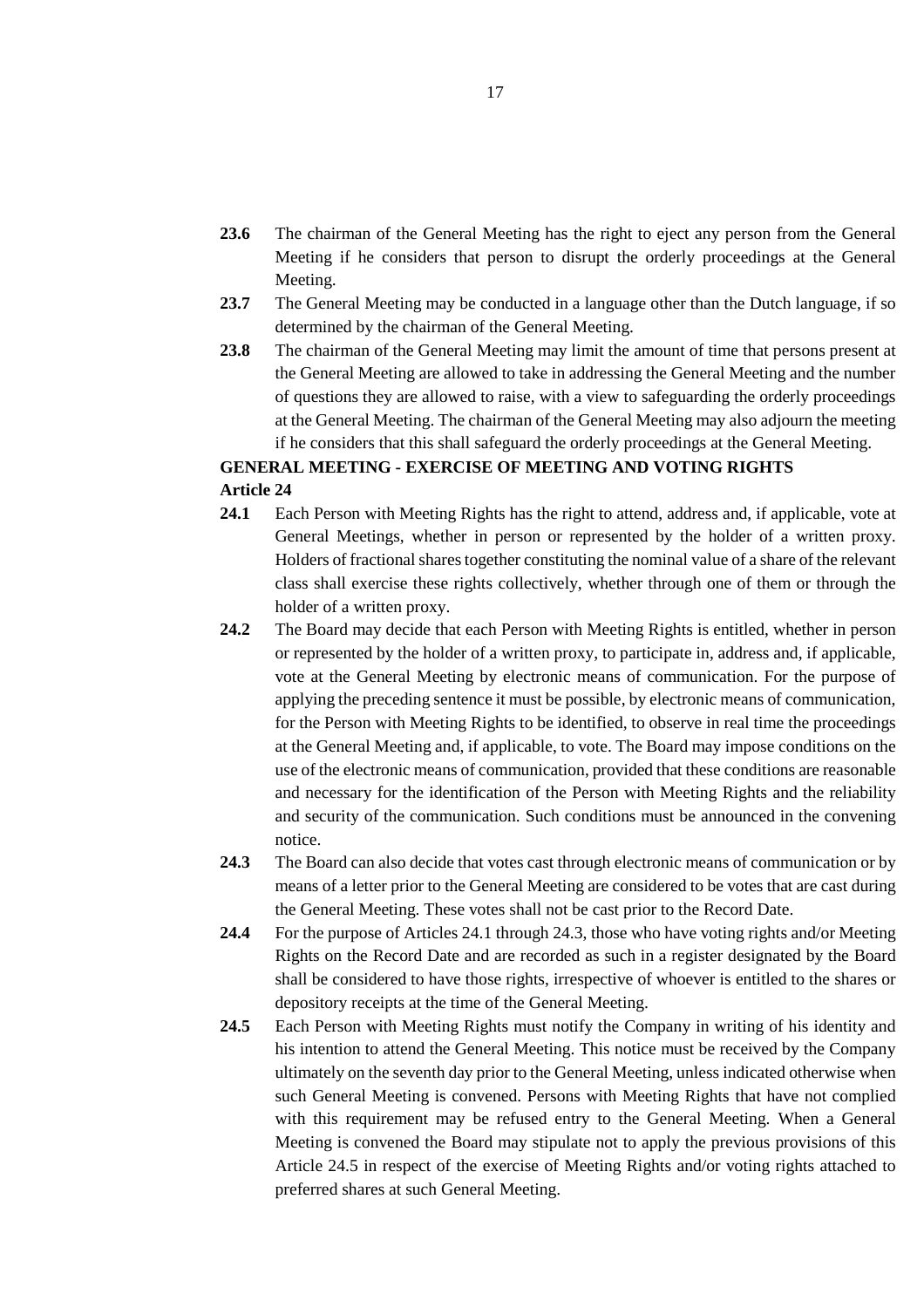## **GENERAL MEETING - DECISION-MAKING**

### **Article 25**

- **25.1** Each share, irrespective of which class it concerns, shall give the right to cast one vote at the General Meeting. Fractional shares of a certain class, if any, collectively constituting the nominal value of a share of that class shall be considered to be equivalent to such share.
- **25.2** No vote can be cast at a General Meeting in respect of a share belonging to the Company or a Subsidiary or in respect of a share for which any of them holds the depository receipts. Usufructuaries and pledgees of shares belonging to the Company or its Subsidiaries are not, however, precluded from exercising their voting rights if the usufruct or pledge was created before the relevant share belonged to the Company or a Subsidiary. Neither the Company nor a Subsidiary can vote shares in respect of which it holds a usufruct or a pledge.
- **25.3** Unless a greater majority is required by law or by these articles of association, all resolutions of the General Meeting shall be passed by Simple Majority. If applicable law requires a greater majority for resolutions of the General Meeting and allows the articles of association to provide for a lower majority, those resolutions shall be passed with the lowest possible majority, except if these articles of association explicitly provide otherwise.
- **25.4** Invalid votes, blank votes and abstentions shall not be counted as votes cast. Shares in respect of which an invalid or blank vote has been cast and shares in respect of which an abstention has been made shall be taken into account when determining the part of the issued share capital that is represented at a General Meeting.
- **25.5** Where there is a tie in any vote of the General Meeting, the relevant resolution shall not have been passed.
- **25.6** The chairman of the General Meeting shall decide on the method of voting and the voting procedure at the General Meeting.
- **25.7** The determination during the General Meeting made by the chairman of that General Meeting with regard to the results of a vote shall be decisive. If the accuracy of the chairman's determination is contested immediately after it has been made, a new vote shall take place if the majority of the General Meeting so requires or, where the original vote did not take place by response to a roll call or in writing, if any party with voting rights who is present so requires. The legal consequences of the original vote shall lapse as a result of the new vote.
- **25.8** The Board shall keep a record of the resolutions passed. The record shall be available at the Company's office for inspection by Persons with Meeting Rights. Each of them shall, upon request, be provided with a copy of or extract from the record, at no more than the cost price.
- **25.9** Shareholders may pass resolutions outside a meeting, unless the Company has cooperated with the issuance of depository receipts for shares in its capital. Such resolutions can only be passed by a unanimous vote of all shareholders with voting rights. The votes shall be cast in writing and may be cast through electronic means.

**25.10** The Directors shall, in that capacity, have an advisory vote at the General Meetings.

### **GENERAL MEETING - SPECIAL RESOLUTIONS**

**25.11** The following resolutions can only be passed by the General Meeting at the proposal of the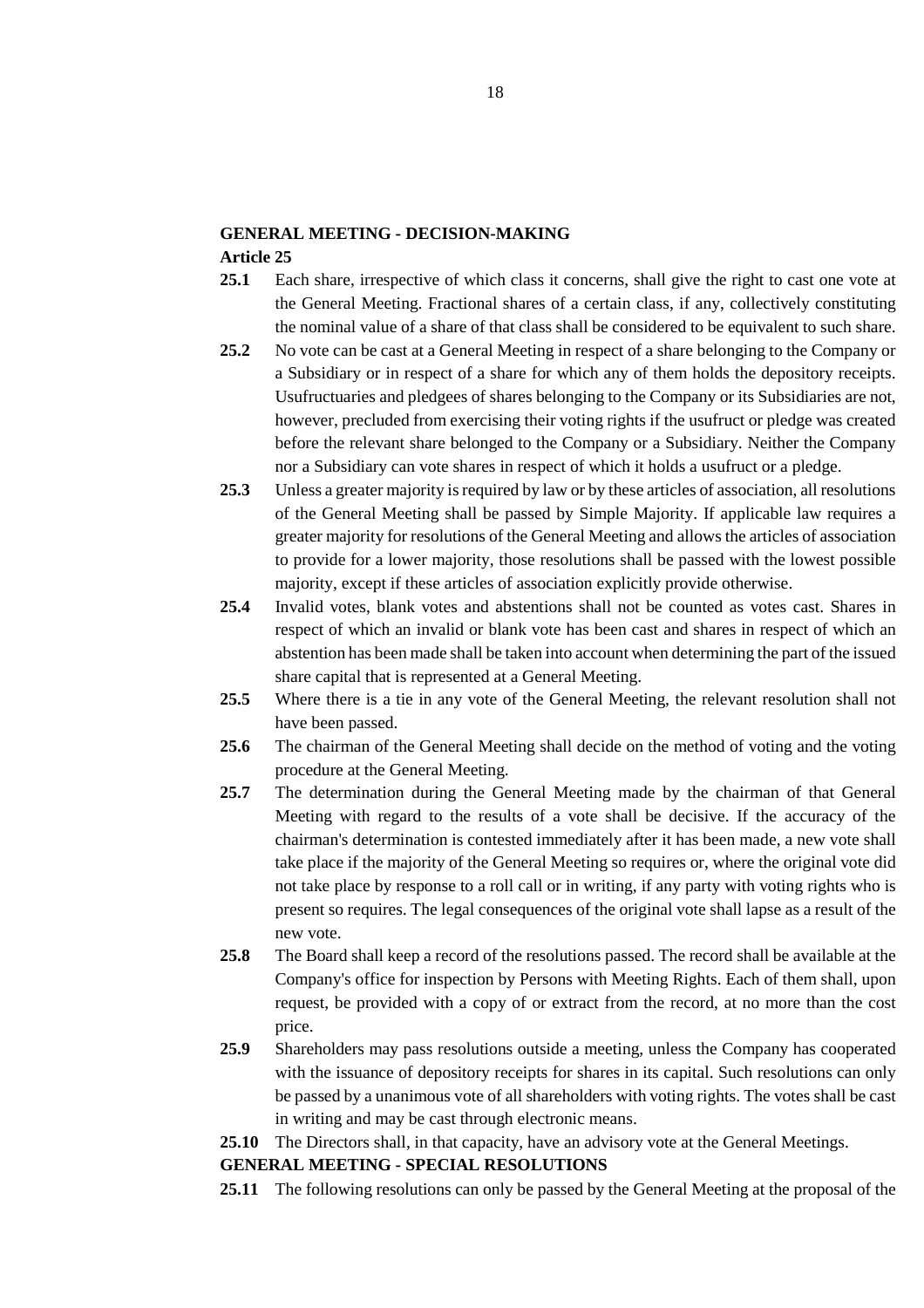Board:

- **a.** the issue of shares or the granting of rights to subscribe for shares;
- **b.** the limitation or exclusion of pre-emption rights;
- **c.** the designation or granting of an authorisation as referred to in Articles 6.1, 7.5 and 10.2, respectively;
- **d.** the reduction of the Company's issued share capital;
- **e.** the making of a distribution on the ordinary shares from the Company's profits or reserves;
- **f.** the making of a distribution in the form of shares in the Company's capital or in the form of assets, instead of in cash;
- **g.** the amendment of these articles of association;
- **h.** the entering into of a merger or demerger;
- **i.** the instruction of the Board to apply for the Company's bankruptcy; and
- **j.** the Company's dissolution.
- **25.12** A matter which has been included in the convening notice or announced in the same manner by or at the request of one or more Persons with Meeting Rights pursuant to Articles 22.5 and/or 22.6 shall not be considered to have been proposed by the Board for purposes of Article 25.11, unless the Board has expressly indicated that it supports the discussion of such matter in the agenda of the General Meeting concerned or in the explanatory notes thereto.

### **CLASS MEETINGS**

### **Article 26**

- 26.1 A Class Meeting shall be held whenever a resolution of that Class Meeting is required by Dutch law or under these articles of association and otherwise whenever the Board so decides.
- **26.2** Without prejudice to Article 26.1, for Class Meetings of ordinary shares, the provisions concerning the convening of, drawing up of the agenda for, holding of and decision-making by the General Meeting apply mutatis mutandis.
- **26.3** For Class Meetings of preferred shares, the following shall apply:
	- **a.** Articles 22.3, 22.9, 23.3, 25.1, 25.2 through 25.10 apply mutatis mutandis;
	- **b.** a Class Meeting must be convened no later than on the eighth day prior to that of the meeting;
	- **c.** a Class Meeting shall appoint its own chairman; and
	- **d.** where the rules laid down by these articles of association in relation to the convening, location of or drawing up of the agenda for a Class Meeting have not been complied with, legally valid resolutions may still be passed by that Class Meeting by a unanimous vote at a meeting at which all shares of the relevant class are represented.

## **REPORTING - FINANCIAL YEAR, ANNUAL ACCOUNTS AND MANAGEMENT REPORT**

## **Article 27**

**27.1** The Company's financial year shall coincide with the calendar year.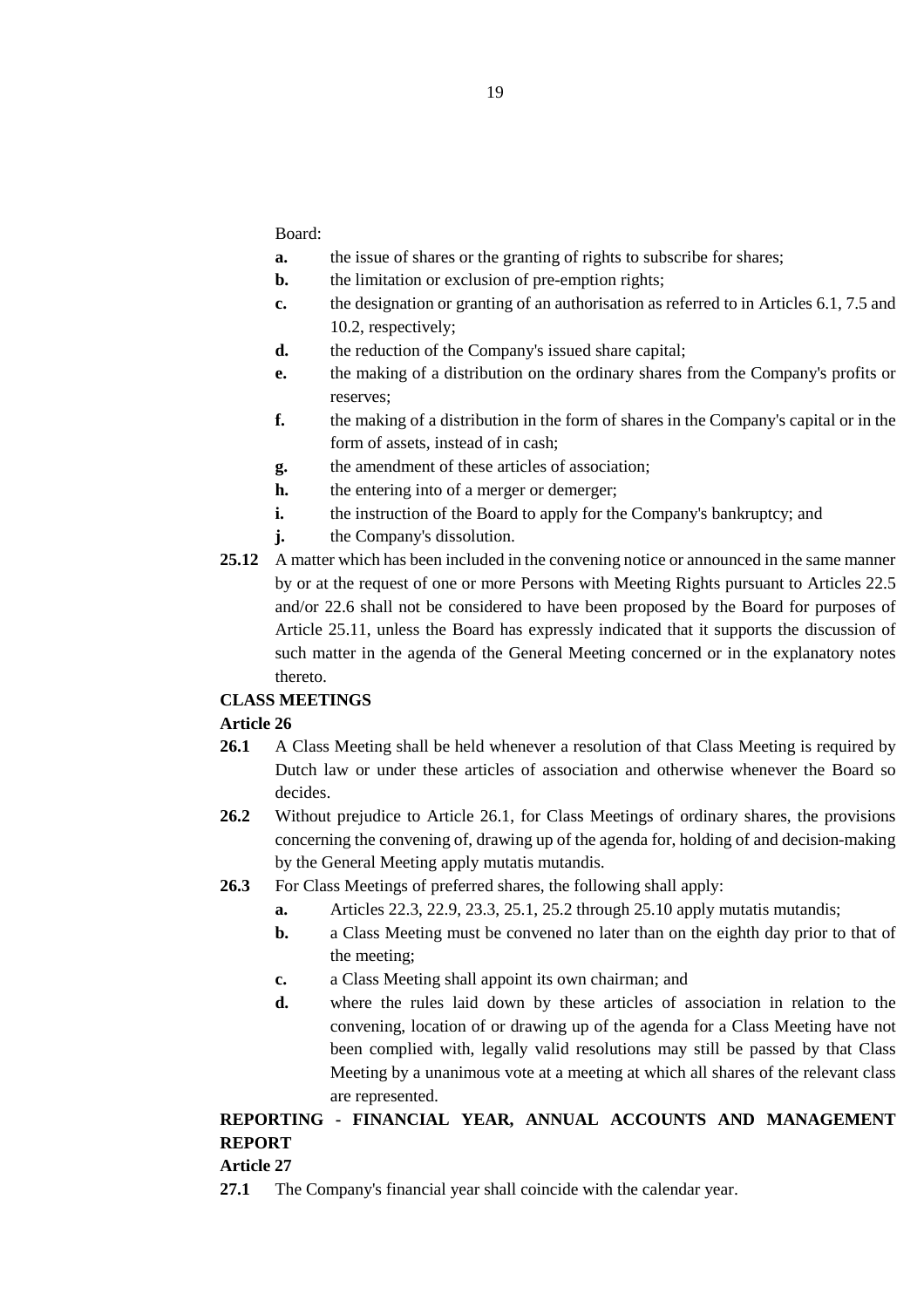- **27.2** Annually, within the relevant statutory period, the Board shall prepare the annual accounts and the management report and deposit them at the Company's office for inspection by the shareholders.
- **27.3** The annual accounts shall be signed by the Directors. If any of their signatures is missing, this shall be mentioned, stating the reasons.
- **27.4** The Company shall ensure that the annual accounts, the management report and the particulars to be added pursuant to Section 2:392(1) DCC shall be available at its offices as from the convening of the General Meeting at which they are to be discussed. The Persons with Meeting Rights are entitled to inspect such documents at that location and to obtain a copy at no cost.
- **27.5** The annual accounts shall be adopted by the General Meeting.

### **REPORTING - AUDIT**

### **Article 28**

- **28.1** The General Meeting shall instruct an external auditor as referred to in Section 2:393 DCC to audit the annual accounts. Where the General Meeting fails to do so, the Board shall be authorised to do so.
- **28.2** The instruction may be revoked by the General Meeting and by the body that has granted the instruction. The instruction can only be revoked for well-founded reasons; a difference of opinion regarding the reporting or auditing methods shall not constitute such a reason.

### **DISTRIBUTIONS - GENERAL**

- **29.1** A distribution can only be made to the extent that the Company's equity exceeds the amount of the paid up and called up part of its capital plus the reserves which must be maintained by law.
- **29.2** The Board may resolve to make interim distributions, provided that it appears from interim accounts to be prepared in accordance with Section 2:105(4) DCC that the requirement referred to in Article 29.1 has been met and, if it concerns an interim distribution of profits, taking into account the order of priority described in Article 31.1.
- **29.3** No entitlement to distributions is attached to preferred shares, other than as described in Articles 11.2, 31.1 and 32.3.
- **29.4** Distributions shall be made in proportion to the aggregate nominal value of the shares of the relevant class. In deviation of the previous sentence, distributions on preferred shares (or to the former holders of preferred shares) shall be made in proportion to the amounts paid up (or formerly paid up) on those preferred shares.
- **29.5** The parties entitled to a distribution shall be the relevant shareholders, usufructuaries and pledgees, as the case may be, at a date to be determined by the Board for that purpose. This date shall not be earlier than the date on which the distribution was announced.
- **29.6** The General Meeting may resolve, subject to 0, that all or part of a distribution, instead of being made in cash, shall be made in the form of shares in the Company's capital or in the form of the Company's assets.
- **29.7** A distribution shall be payable on such date and, if it concerns a distribution in cash, in such currency or currencies as determined by the Board. If it concerns a distribution in the form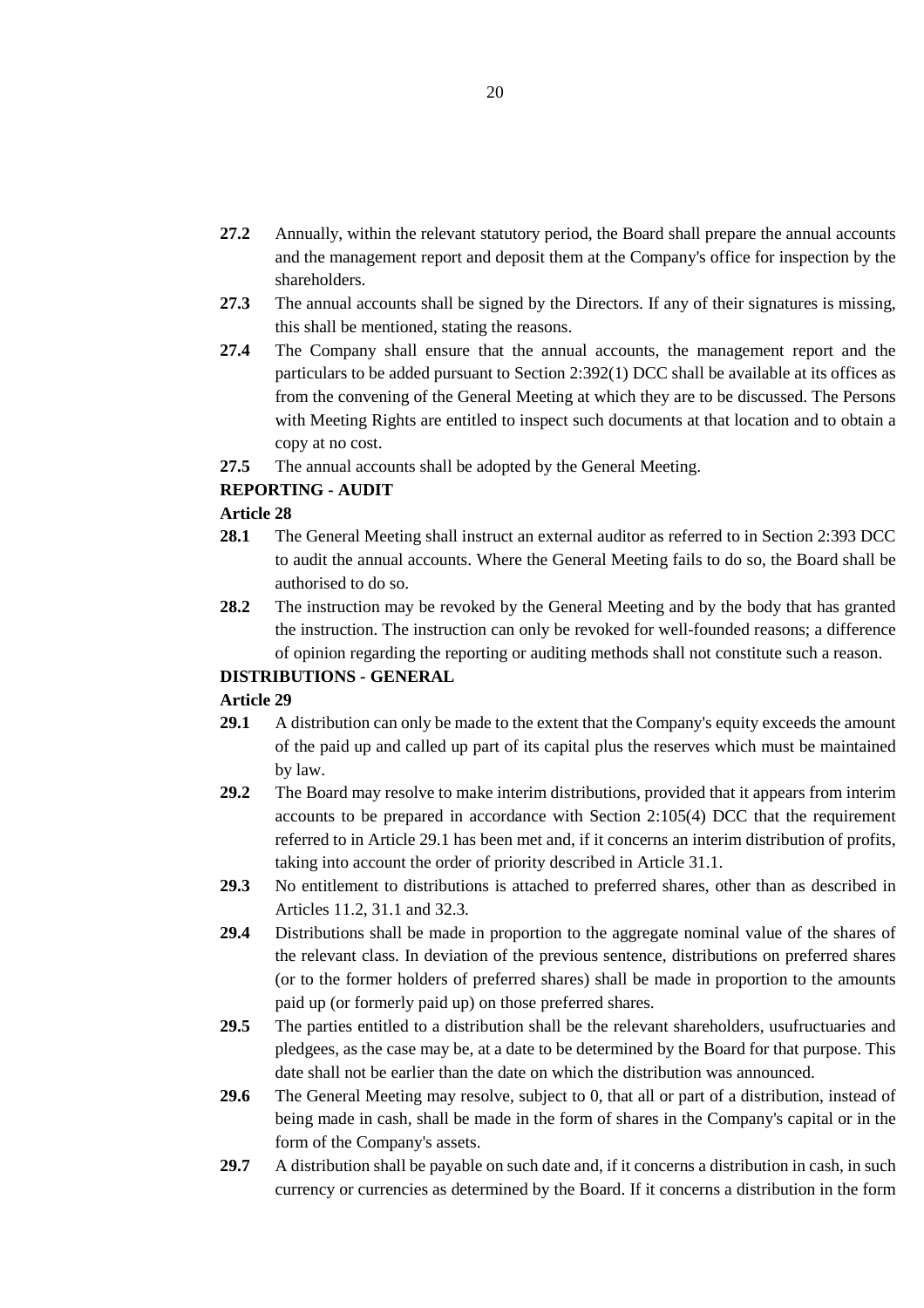of the Company's assets, the Board shall determine the value attributed to such distribution for purposes of recording the distribution in the Company's accounts with due observance of applicable law (including the applicable accounting principles).

- **29.8** A claim for payment of a distribution shall lapse after five years have expired after the distribution became payable.
- **29.9** For the purpose of calculating the amount or allocation of any distribution, shares held by the Company in its own capital shall not be taken into account. No distribution shall be made to the Company in respect of shares held by it in its own capital.

### **DISTRIBUTIONS - RESERVES**

#### **Article 30**

- **30.1** All reserves maintained by the Company shall be attached exclusively to the ordinary shares.
- **30.2** Subject to 0, the General Meeting is authorised to resolve to make a distribution from the Company's reserves.
- **30.3** Without prejudice to Articles 30.4 and 31.2, distributions from a reserve shall be made exclusively on the ordinary shares.
- **30.4** The Board may resolve to charge amounts to be paid up on shares against the Company's reserves, irrespective of whether those shares are issued to existing shareholders.

### **DISTRIBUTIONS - PROFITS**

- **31.1** Subject to Article 29.1, the profits shown in the Company's annual accounts in respect of a financial year shall be appropriated as follows, and in the following order of priority:
	- **a.** to the extent that any preferred shares have been cancelled without the distribution described in Article 11.2 paragraph b. having been paid in full and without any such deficit subsequently having been paid in full as described in this Article 31.1 or Article 31.2, an amount equal to any such (remaining) deficit shall be distributed to those who held those preferred shares at the moment of such cancellation becoming effective;
	- **b.** to the extent that any Preferred Distribution (or part thereof) in relation to previous financial years has not yet been paid in full as described in this Article 31.1 or Article 31.2, an amount equal to any such (remaining) deficit shall be distributed on the preferred shares;
	- **c.** the Preferred Distribution shall be distributed on the preferred shares in respect of the financial year to which the annual accounts pertain;
	- **d.** the Board shall determine which part of the remaining profits shall be added to the Company's reserves; and
	- **e.** subject to 0, the remaining profits shall be at the disposal of the General Meeting for distribution on the ordinary shares.
- **31.2** To the extent that the distributions described in Article 31.1 paragraphs a. through c. (or any part thereof) cannot be paid out of the profits shown in the annual accounts, any such deficit shall be distributed from the Company's reserves, subject to Articles 29.1 and 29.2.
- **31.3** Subject to Article 29.1, a distribution of profits shall be made after the adoption of the annual